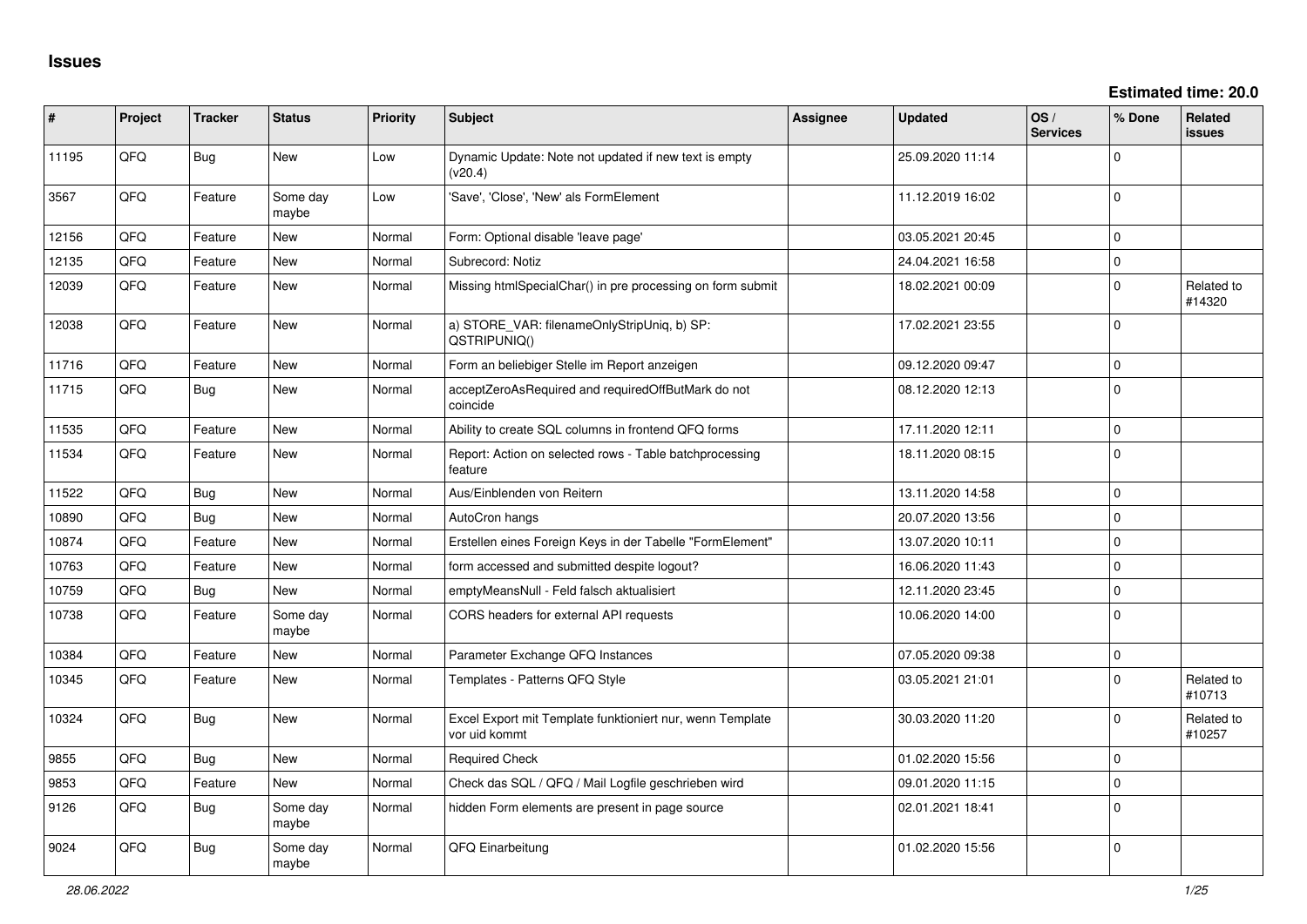| $\vert$ # | Project | <b>Tracker</b> | <b>Status</b>     | <b>Priority</b> | <b>Subject</b>                                                                       | <b>Assignee</b> | <b>Updated</b>   | OS/<br><b>Services</b> | % Done      | Related<br><b>issues</b> |
|-----------|---------|----------------|-------------------|-----------------|--------------------------------------------------------------------------------------|-----------------|------------------|------------------------|-------------|--------------------------|
| 9020      | QFQ     | <b>Bug</b>     | Some day<br>maybe | Normal          | radio mit buttonClass und dynamicUpdate lassen sich nicht<br>kombinieren             |                 | 11.12.2019 16:01 |                        | $\Omega$    |                          |
| 8056      | QFQ     | Feature        | Some day<br>maybe | Normal          | Termin Organisation (Reservation)                                                    |                 | 01.02.2020 23:19 |                        | $\Omega$    | Related to<br>#8658      |
| 7921      | QFQ     | Feature        | Some day<br>maybe | Normal          | Rest API Export: URL kuerzer machen                                                  |                 | 01.02.2020 23:19 |                        | $\Omega$    |                          |
| 7402      | QFQ     | Bug            | Some day<br>maybe | Normal          | thumbnail cache: outdated picture when permission denied<br>and permission resolved. |                 | 01.02.2020 23:20 |                        | $\Omega$    |                          |
| 7281      | QFQ     | Bug            | Some day<br>maybe | Normal          | Subrecords: on large screen separator line too short                                 |                 | 01.02.2020 23:19 |                        | $\Omega$    |                          |
| 7278      | QFQ     | Feature        | Some day<br>maybe | Normal          | Form: Wert vordefinieren der immer gesetzt wird                                      |                 | 02.05.2021 09:27 |                        | $\Omega$    |                          |
| 7229      | QFQ     | Feature        | Some day<br>maybe | Normal          | New FormElement.type: Button                                                         |                 | 01.02.2021 12:32 |                        | $\mathbf 0$ |                          |
| 7108      | QFQ     | Feature        | Some day<br>maybe | Normal          | QFQ Wrap Elements                                                                    |                 | 11.12.2019 16:01 |                        | $\Omega$    |                          |
| 7106      | QFQ     | Feature        | Some day<br>maybe | Normal          | Beispiel Nummerierung von Rows in Report                                             |                 | 11.12.2019 16:01 |                        | $\Omega$    |                          |
| 7105      | QFQ     | Feature        | Some day<br>maybe | Normal          | Beispiel wie man in einer zweiten Tabelle speichert.                                 |                 | 11.12.2019 16:01 |                        | $\mathbf 0$ |                          |
| 7104      | QFQ     | Feature        | Some day<br>maybe | Normal          | Manual: hint about escaping if '\r' appears in mail body                             |                 | 11.12.2019 16:01 |                        | $\Omega$    |                          |
| 7101      | QFQ     | <b>Bug</b>     | Some day<br>maybe | Normal          | 'form' in SIP and 'report' - breaks                                                  |                 | 01.02.2020 23:20 |                        | $\Omega$    |                          |
| 7100      | QFQ     | Feature        | Some day<br>maybe | Normal          | Download: log access, max downloads, time limit                                      |                 | 01.02.2020 23:19 |                        | $\mathbf 0$ |                          |
| 6992      | QFQ     | Feature        | Some day<br>maybe | Normal          | DB exception: Syntax Highlight                                                       |                 | 11.12.2019 16:01 |                        | 0           | Related to<br>#5450      |
| 6704      | QFQ     | Feature        | Some day<br>maybe | Normal          | Upload Mode: Bilder in Notizen rechts sollen aktuellen<br>Upload repräsentieren.     |                 | 01.02.2020 23:19 |                        | $\Omega$    | Related to<br>#3264      |
| 6515      | QFQ     | Feature        | Some day<br>maybe | Normal          | Formular: Felder dynamisch ein/ausblenden                                            |                 | 11.12.2019 16:02 |                        | $\Omega$    |                          |
| 6299      | QFQ     | Feature        | Some day<br>maybe | Normal          | Attack detection: log table with invalid SIP access                                  |                 | 11.12.2019 16:02 |                        | $\Omega$    | Related to<br>#3947      |
| 6288      | QFQ     | Feature        | Some day<br>maybe | Normal          | Best Practice: Erklaeren wie man ein Formular ganz in<br>'weiss' erstellen kann      |                 | 11.12.2019 16:02 |                        | $\Omega$    |                          |
| 6084      | QFQ     | Feature        | Some day<br>maybe | Normal          | New escape type: 'D' - convert date                                                  |                 | 01.02.2020 23:19 |                        | $\Omega$    |                          |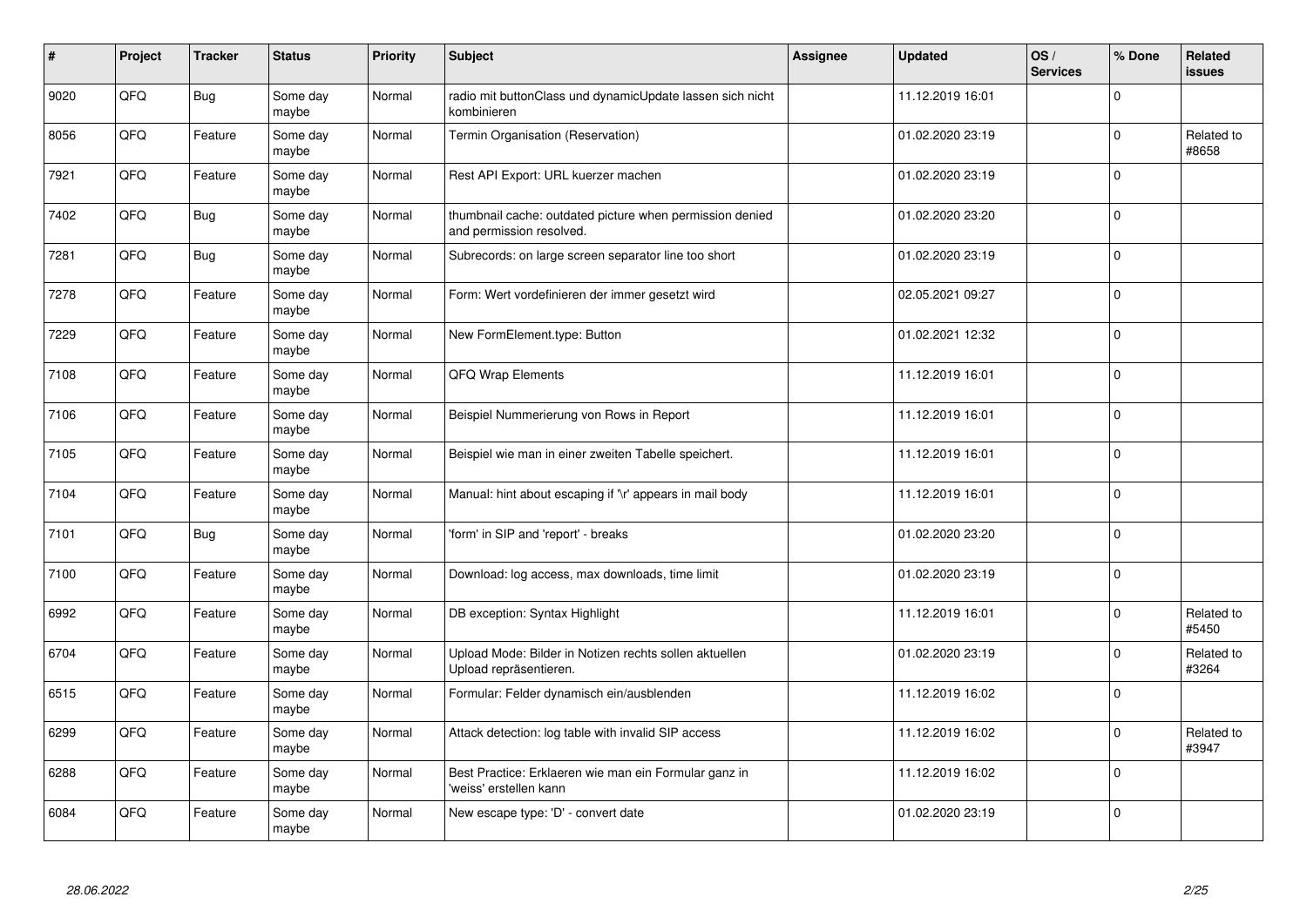| $\vert$ # | Project | <b>Tracker</b> | <b>Status</b>     | <b>Priority</b> | <b>Subject</b>                                                                        | Assignee | <b>Updated</b>   | OS/<br><b>Services</b> | % Done      | Related<br><b>issues</b> |
|-----------|---------|----------------|-------------------|-----------------|---------------------------------------------------------------------------------------|----------|------------------|------------------------|-------------|--------------------------|
| 6083      | QFQ     | Feature        | Some day<br>maybe | Normal          | Dynamic Update: Value Check via SQL                                                   |          | 11.12.2019 16:02 |                        | $\Omega$    |                          |
| 5923      | QFQ     | Feature        | Some day<br>maybe | Normal          | fillStoreSystemBySqlLate                                                              |          | 01.02.2020 23:19 |                        | $\Omega$    |                          |
| 5895      | QFQ     | Feature        | Some day<br>maybe | Normal          | Tutorial: List of all QFQ Features                                                    |          | 01.02.2020 23:19 |                        | $\Omega$    |                          |
| 5893      | QFQ     | Feature        | Some day<br>maybe | Normal          | Edit on double-click                                                                  |          | 01.02.2020 23:19 |                        | $\Omega$    | Related to<br>#5894      |
| 5892      | QFQ     | Feature        | Some day<br>maybe | Normal          | QFQ should use T3 API to manipulate FE GROUP<br>membership                            |          | 01.02.2020 23:20 |                        | $\mathbf 0$ |                          |
| 5877      | QFQ     | Bug            | Some day<br>maybe | Normal          | FE.type=note:bsColumn strange behaviour                                               |          | 01.02.2020 23:19 |                        | $\Omega$    |                          |
| 5851      | QFQ     | Feature        | Some day<br>maybe | Normal          | Queue System implementieren: MQTT, RabbitMQ                                           |          | 01.02.2020 23:20 |                        | $\Omega$    | Related to<br>#5715      |
| 5850      | QFQ     | Feature        | Some day<br>maybe | Normal          | Deployment: In QFQ Doc best practice fuer zeitgemaesses<br>Deployment beschreiben     |          | 01.02.2020 23:20 |                        | $\Omega$    |                          |
| 5805      | QFQ     | Feature        | Some day<br>maybe | Normal          | TypeAHead SQL value instead of key stored                                             |          | 01.02.2020 23:19 |                        | $\Omega$    | Related to<br>#5444      |
| 5783      | QFQ     | Feature        | Some day<br>maybe | Normal          | <b>BPMN View/Edit</b>                                                                 |          | 11.12.2019 16:02 |                        | $\Omega$    |                          |
| 5455      | QFQ     | Feature        | Some day<br>maybe | Normal          | Mail Redirects grld abhaengig                                                         |          | 01.02.2020 23:20 |                        | $\Omega$    |                          |
| 5452      | QFQ     | Feature        | Some day<br>maybe | Normal          | Thumbnails from PDF: bad quality                                                      |          | 01.02.2020 23:20 |                        | $\mathbf 0$ |                          |
| 5342      | QFQ     | Feature        | Some day<br>maybe | Normal          | link - with HTML Attributes                                                           |          | 01.02.2020 23:20 |                        | $\Omega$    | Related to<br>#14077     |
| 5160      | QFQ     | Feature        | Some day<br>maybe | Normal          | QFQ collaborative / together.js, ShareJS, y-js, collaborative,                        |          | 11.12.2019 16:02 |                        | $\Omega$    |                          |
| 5129      | QFQ     | Feature        | Some day<br>maybe | Normal          | Reports: SQL fuer x Achse und y Achse                                                 |          | 11.12.2019 16:02 |                        | $\Omega$    |                          |
| 4974      | QFQ     | Feature        | Some day<br>maybe | Normal          | Long polling - inform all listening clients of changes                                |          | 11.12.2019 16:02 |                        | $\Omega$    |                          |
| 4816      | QFQ     | Feature        | Some day<br>maybe | Normal          | Templates for QFQ Reports (Tables, Radios, )                                          |          | 01.02.2020 23:20 |                        | $\Omega$    |                          |
| 4719      | QFQ     | Feature        | Some day<br>maybe | Normal          | Custom Message in Client in case of 'Browser tab close,<br>modification will be lost' |          | 01.02.2020 23:20 |                        | $\mathbf 0$ |                          |
| 4640      | QFQ     | Feature        | Some day<br>maybe | Normal          | Rename System Forms                                                                   |          | 01.02.2020 23:20 |                        | $\Omega$    |                          |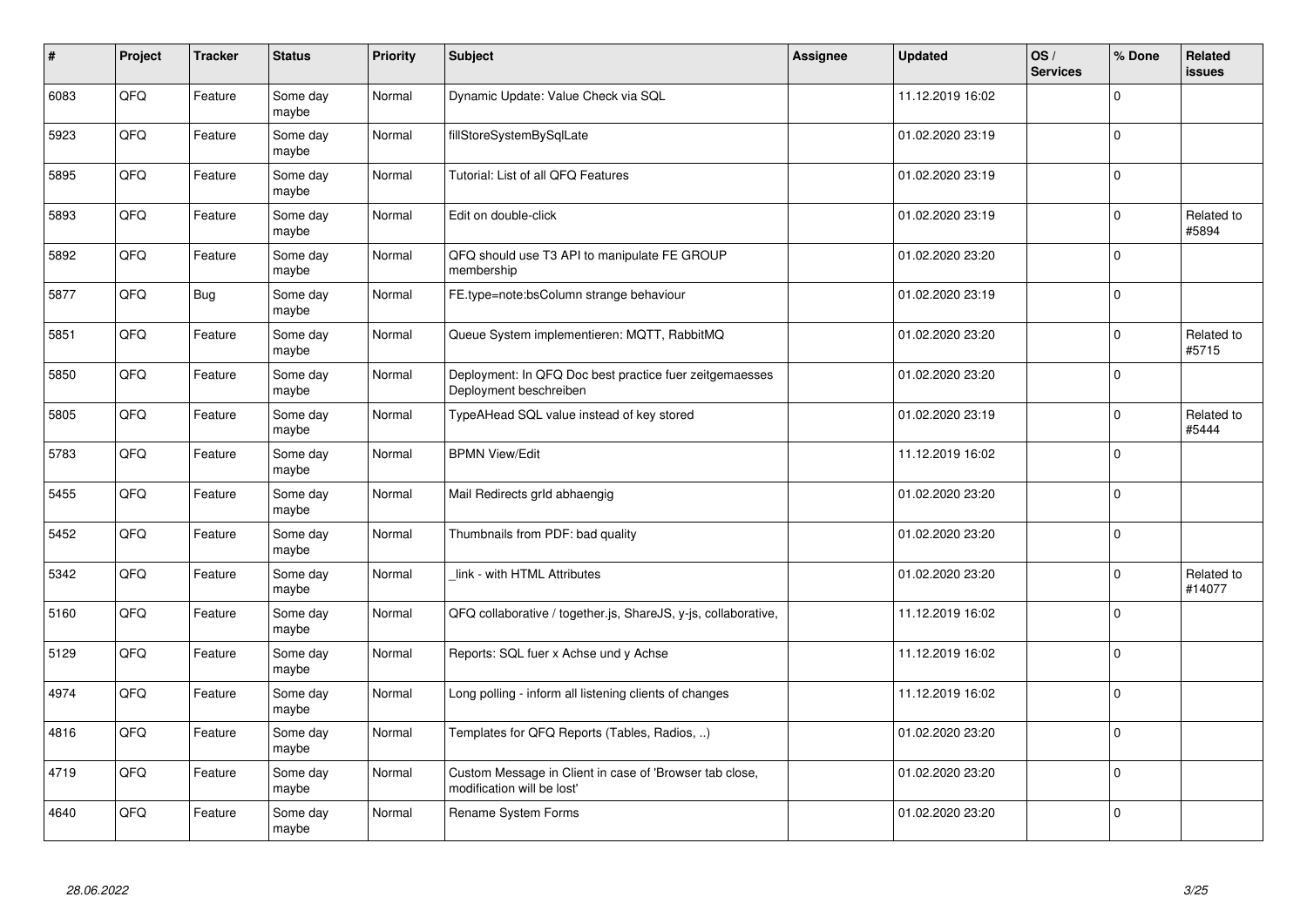| ∦    | Project | <b>Tracker</b> | <b>Status</b>     | <b>Priority</b> | <b>Subject</b>                                                                                                                                                | Assignee | <b>Updated</b>   | OS/<br><b>Services</b> | % Done      | Related<br><b>issues</b>                    |
|------|---------|----------------|-------------------|-----------------|---------------------------------------------------------------------------------------------------------------------------------------------------------------|----------|------------------|------------------------|-------------|---------------------------------------------|
| 4627 | QFQ     | Feature        | Some day<br>maybe | Normal          | dbupdate: all tables - check 'create', 'modified' if it is possible<br>to change to default 'CURRENT_TIMESTAMP' and modified<br>'ON UPDATE CURRENT_TIMESTAMP' |          | 01.02.2020 23:20 |                        | $\Omega$    |                                             |
| 4626 | QFQ     | Feature        | Some day<br>maybe | Normal          | Mobile View: 'classBody=qfq-form-right' makes no sense                                                                                                        |          | 01.02.2020 23:20 |                        | $\mathbf 0$ |                                             |
| 4551 | QFQ     | Feature        | Some day<br>maybe | Normal          | Set 'pills' via dynamicUpdate to show/hide/disabled                                                                                                           |          | 01.02.2020 23:20 |                        | $\mathbf 0$ | Related to<br>#3752                         |
| 4546 | QFQ     | <b>Bug</b>     | Some day<br>maybe | Normal          | NH: SIP storage is destroyed                                                                                                                                  |          | 01.02.2020 23:20 |                        | $\Omega$    |                                             |
| 4536 | QFQ     | Feature        | Some day<br>maybe | Normal          | FE upload: problem with delete if mutliple uploads an<br>FE.name="                                                                                            |          | 01.02.2020 23:20 |                        | $\mathbf 0$ |                                             |
| 4446 | QFQ     | Feature        | Some day<br>maybe | Normal          | New FE get same feldContainerId as last modifed FE                                                                                                            |          | 01.02.2020 23:20 |                        | $\mathbf 0$ |                                             |
| 4445 | QFQ     | Feature        | Some day<br>maybe | Normal          | template group: Option to simulate fieldset                                                                                                                   |          | 28.06.2021 14:11 |                        | $\Omega$    |                                             |
| 4444 | QFQ     | Feature        | Some day<br>maybe | Normal          | FE.type=upload: detect mime type                                                                                                                              |          | 11.12.2019 16:02 |                        | $\Omega$    | Related to<br>#4303                         |
| 4443 | QFQ     | Feature        | Some day<br>maybe | Normal          | Form: multiple secondary tables                                                                                                                               |          | 01.02.2020 23:20 |                        | $\mathbf 0$ |                                             |
| 4442 | QFQ     | Feature        | Some day<br>maybe | Normal          | Special Column Name: _link - new symbol G (Glyph) to<br>choose any available symbol                                                                           |          | 11.12.2019 16:02 |                        | 0           |                                             |
| 4441 | QFQ     | Bug            | Some day<br>maybe | Normal          | \$_SERVER Vars sollten nur aus dem Store genommen<br>werden - Code entsprechend anpassen.                                                                     |          | 11.12.2019 16:02 |                        | $\Omega$    |                                             |
| 4440 | QFQ     | Feature        | Some day<br>maybe | Normal          | Manual.rst: explain how to. expand PHP Session to 4h                                                                                                          |          | 11.12.2019 16:02 |                        | $\Omega$    |                                             |
| 4439 | QFQ     | Feature        | Some day<br>maybe | Normal          | Log: report all actions fired by an FE Element, incl. the<br>original directive (slaveld, sqlInsert, )                                                        |          | 01.02.2020 23:20 |                        | $\Omega$    | Related to<br>#4432,<br>Related to<br>#5458 |
| 4435 | QFQ     | Feature        | Some day<br>maybe | Normal          | Report: striptags - specify allowed tags                                                                                                                      |          | 01.02.2020 23:20 |                        | $\Omega$    |                                             |
| 4433 | QFQ     | Feature        | Some day<br>maybe | Normal          | Log when SIP will be destroyed by QFQ for any (security)<br>reason                                                                                            |          | 01.02.2020 23:20 |                        | $\Omega$    | Related to<br>#4432,<br>Related to<br>#5458 |
| 4194 | QFQ     | Feature        | In Progress       | Normal          | Bootstrap 4 ist jetzt offiziel                                                                                                                                |          | 03.05.2021 20:47 |                        | $\mathbf 0$ | Related to<br>#10114                        |
| 4138 | QFQ     | <b>Bug</b>     | Some day<br>maybe | Normal          | style fehlt                                                                                                                                                   |          | 11.12.2019 16:03 |                        | 0           |                                             |
| 4122 | QFQ     | Bug            | Some day<br>maybe | Normal          | file: Render Mode hat keinen Effekt                                                                                                                           |          | 11.12.2019 16:03 |                        | 0           |                                             |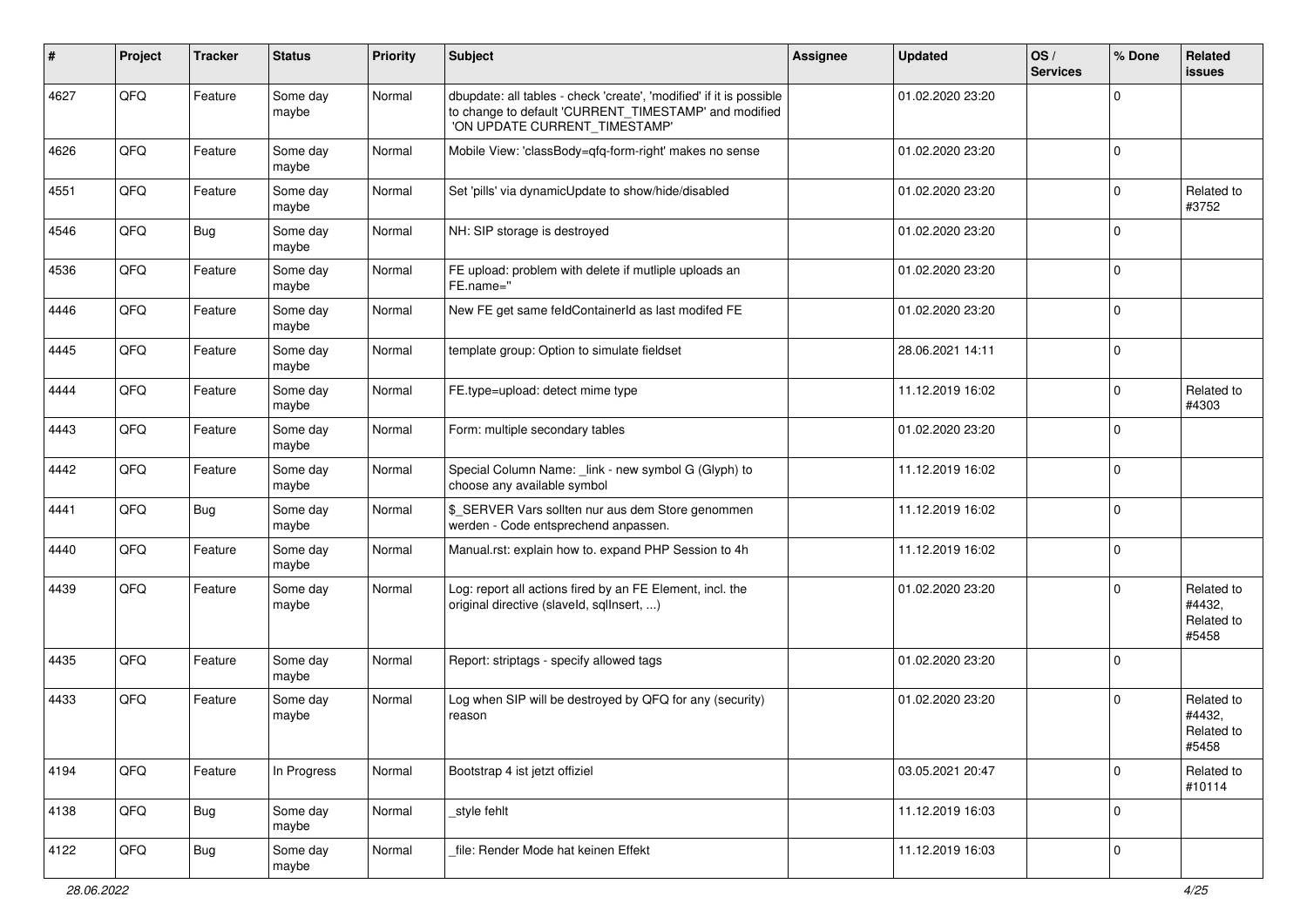| #     | Project | <b>Tracker</b> | <b>Status</b>     | <b>Priority</b> | <b>Subject</b>                                                                                                                                           | Assignee        | <b>Updated</b>   | OS/<br><b>Services</b> | % Done      | Related<br><b>issues</b>                    |
|-------|---------|----------------|-------------------|-----------------|----------------------------------------------------------------------------------------------------------------------------------------------------------|-----------------|------------------|------------------------|-------------|---------------------------------------------|
| 4027  | QFQ     | Feature        | Some day<br>maybe | Normal          | Missing: orange 'check' / 'bullet'                                                                                                                       |                 | 11.12.2019 16:03 |                        | $\Omega$    |                                             |
| 3880  | QFQ     | Feature        | Some day<br>maybe | Normal          | Form 'Form': anlegen einer Tabelle                                                                                                                       |                 | 14.01.2021 10:12 |                        | 0           |                                             |
| 3879  | QFQ     | Feature        | Some day<br>maybe | Normal          | Form 'FormElement': Beim Feld 'name' rechts in der Notiz<br>einen Link einblenden - a) aktuelle Definition anzeigen, b)<br>Spalte in der Tabelle anlegen |                 | 11.12.2019 16:03 |                        | $\mathbf 0$ |                                             |
| 3878  | QFQ     | Feature        | Some day<br>maybe | Normal          | Form 'FormElement': Spalte 'name' typeAhead mit<br>Spaltennamen der Primarytable.                                                                        |                 | 11.12.2019 16:03 |                        | $\mathbf 0$ |                                             |
| 3646  | QFQ     | Feature        | Some day<br>maybe | Normal          | Moeglichkeit HTML Tags in Reports auszugeben (zu<br>enkodieren: htmlspecialchars)                                                                        |                 | 11.12.2019 16:02 |                        | $\mathbf 0$ | Related to<br>#14320                        |
| 3617  | QFQ     | Feature        | Some day<br>maybe | Normal          | Load javascripts at bottom                                                                                                                               |                 | 11.12.2019 16:02 |                        | 0           |                                             |
| 3495  | QFQ     | Feature        | Some day<br>maybe | Normal          | Predifined Parameter werden nicht in '+' (add new record)<br>SIP gerendert.                                                                              |                 | 11.12.2019 16:02 |                        | $\mathbf 0$ |                                             |
| 2950  | QFQ     | Feature        | Some day<br>maybe | Normal          | Inhalt QFQ Records als File                                                                                                                              |                 | 11.12.2019 16:03 |                        | $\Omega$    |                                             |
| 1510  | QFQ     | Feature        | Some day<br>maybe | Normal          | jquery von google laden, falls das nicht geht lokal                                                                                                      |                 | 11.12.2019 16:03 |                        | $\mathbf 0$ |                                             |
| 1253  | QFQ     | Feature        | Some day<br>maybe | Normal          | QF: Colorpicker                                                                                                                                          |                 | 11.12.2019 16:03 |                        | 0           |                                             |
| 1251  | QFQ     | Feature        | Some day<br>maybe | Normal          | QF: Combo                                                                                                                                                |                 | 11.12.2019 16:03 |                        | $\Omega$    |                                             |
| 1234  | QFQ     | Feature        | Some day<br>maybe | Normal          | QF: Record numbering: Im Grid soll in Spalte 1optional die<br>laufende Nummer der Records angezeigt werden.                                              |                 | 01.02.2020 23:20 |                        | $\mathbf 0$ |                                             |
| 955   | QFQ     | Feature        | Some day<br>maybe | Normal          | QF: Notizen vor/nach dem Form                                                                                                                            |                 | 01.02.2020 23:20 |                        | $\mathbf 0$ |                                             |
| 1623  | QFQ     | Feature        | Some day<br>maybe | Normal          | RealURL                                                                                                                                                  |                 | 11.12.2019 16:03 |                        | 30          |                                             |
| 10766 | QFQ     | Bug            | <b>New</b>        | High            | Radiobutton / parameter.buttonClass=btn-default: dynamic<br>update                                                                                       |                 | 03.05.2021 21:12 |                        | $\Omega$    | Related to<br>#11237                        |
| 10114 | QFQ     | Feature        | <b>New</b>        | High            | Symbol (Link): 'G:' (Glyphicon) replaced by 'i:' (icon)                                                                                                  |                 | 07.12.2021 17:19 |                        | $\Omega$    | Related to<br>#3797,<br>Related to<br>#4194 |
| 11850 | QFQ     | Feature        | New               | Urgent          | Wizard Form: basierend auf einer Tabelle eine Form<br>anlegen.                                                                                           |                 | 03.05.2021 21:12 |                        | $\mathbf 0$ | Blocked by<br>#8082                         |
| 880   | QFQ     | Feature        | Some day<br>maybe | Urgent          | Security: PHP, SQL Injection, XSS                                                                                                                        |                 | 03.05.2021 21:14 |                        | 0           | Related to<br>#14320                        |
| 14185 | QFQ     | Feature        | New               | Normal          | External/Autocron.php - better suitable directory                                                                                                        | Support: System | 28.05.2022 11:03 |                        | 0           |                                             |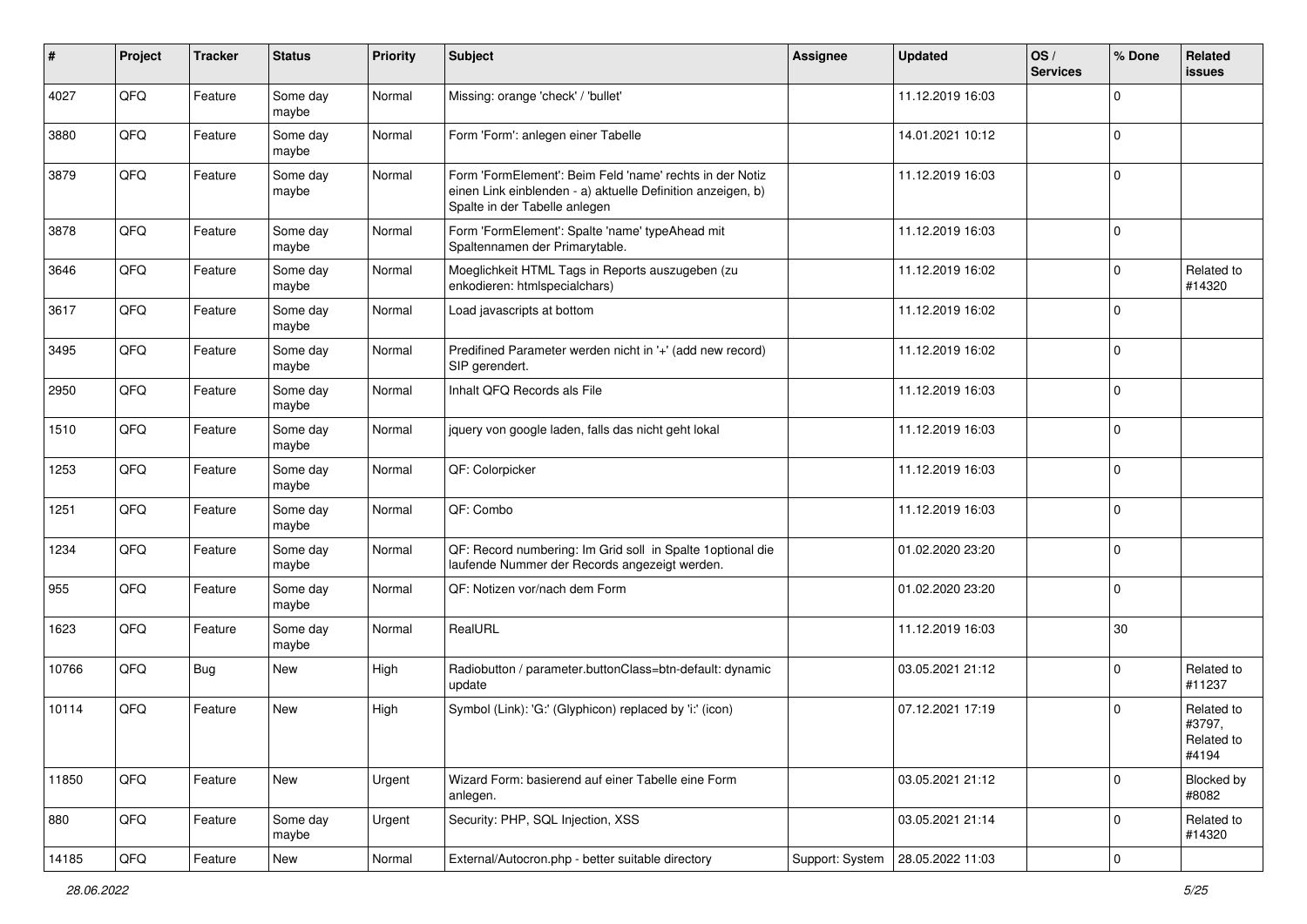| #     | Project | <b>Tracker</b> | <b>Status</b>     | <b>Priority</b> | Subject                                                                            | Assignee      | <b>Updated</b>   | OS/<br><b>Services</b> | % Done      | Related<br>issues                                                      |
|-------|---------|----------------|-------------------|-----------------|------------------------------------------------------------------------------------|---------------|------------------|------------------------|-------------|------------------------------------------------------------------------|
| 13647 | QFQ     | <b>Bug</b>     | <b>New</b>        | Normal          | Autofocus funktioniert nicht auf Chrome                                            | Benjamin Baer | 19.03.2022 17:44 |                        | $\mathbf 0$ |                                                                        |
| 13528 | QFQ     | Bug            | <b>New</b>        | Normal          | gfg.io > releases: es wird kein neues Release angelegt                             | Benjamin Baer | 19.03.2022 17:46 |                        | $\Omega$    |                                                                        |
| 12556 | QFQ     | Feature        | <b>New</b>        | Normal          | Pills Title: colored = static or dynamic on allrequiredgiven                       | Benjamin Baer | 19.03.2022 17:49 |                        | 0           |                                                                        |
| 12490 | QFQ     | Feature        | <b>New</b>        | Normal          | Loading Plugins in QFQ - see what tinymce does. (lazy<br>loading)                  | Benjamin Baer | 08.06.2022 10:37 |                        | $\Omega$    | Related to<br>#12611,<br>Related to<br>#10013,<br>Related to<br>#7732  |
| 12476 | QFQ     | Feature        | <b>New</b>        | Normal          | clearMe: a) should trigger 'dirty', b) sticky on textarea resize                   | Benjamin Baer | 04.01.2022 08:40 |                        | $\Omega$    | Related to<br>#9528                                                    |
| 10003 | QFQ     | Feature        | Priorize          | Normal          | fieldset: stronger visualize group                                                 | Benjamin Baer | 12.02.2020 08:13 |                        | $\Omega$    |                                                                        |
| 9898  | QFQ     | Bug            | Feedback          | Normal          | Formular trotz Timeout gespeichert                                                 | Benjamin Baer | 01.02.2020 15:56 |                        | $\mathbf 0$ |                                                                        |
| 9535  | QFQ     | <b>Bug</b>     | Feedback          | Normal          | Report:  AS '_vertical' - column to wide - vertical >> rot45,<br>rot <sub>90</sub> | Benjamin Baer | 01.02.2020 15:56 |                        | $\Omega$    |                                                                        |
| 9135  | QFQ     | Feature        | Priorize          | Normal          | Progress Bar generic / replace old hourglass download<br>popup                     | Benjamin Baer | 03.01.2022 07:43 |                        | $\Omega$    |                                                                        |
| 9130  | QFQ     | Feature        | Some day<br>maybe | Normal          | tablesorter: Automatic Row numbering / Zeilenummer                                 | Benjamin Baer | 01.02.2020 23:22 |                        | $\mathbf 0$ |                                                                        |
| 7965  | QFQ     | Feature        | Priorize          | Normal          | Input type 'text' with visual format - currency                                    | Benjamin Baer | 03.01.2022 07:45 |                        | $\mathbf 0$ |                                                                        |
| 7732  | QFQ     | Feature        | Some day<br>maybe | Normal          | Javascript: Lazy Loading der add on libs                                           | Benjamin Baer | 08.06.2022 10:38 |                        | $\Omega$    | Related to<br>#12611,<br>Related to<br>#12490,<br>Related to<br>#10013 |
| 7730  | QFQ     | Feature        | Priorize          | Normal          | SELECT Box: title in between                                                       | Benjamin Baer | 01.02.2020 23:22 |                        | 0           |                                                                        |
| 6972  | QFQ     | Feature        | Some day<br>maybe | Normal          | Fabric Clipboard / cross browser tab                                               | Benjamin Baer | 01.02.2020 23:21 |                        | $\Omega$    |                                                                        |
| 6970  | QFQ     | Feature        | Some day<br>maybe | Normal          | tablesorter: default fuer 'sortReset' aendern von 'Ctrl' zu 'Alt'                  | Benjamin Baer | 01.02.2020 23:21 |                        | $\Omega$    |                                                                        |
| 6870  | QFQ     | Feature        | Priorize          | Normal          | Click on '_link' triggers an API call                                              | Benjamin Baer | 03.01.2022 08:25 |                        | 0           |                                                                        |
| 6801  | QFQ     | Feature        | Priorize          | Normal          | Fabric: Maximize / Fulllscreen                                                     | Benjamin Baer | 21.03.2022 09:56 |                        | 0           |                                                                        |
| 6566  | QFQ     | Bug            | Priorize          | Normal          | Link Function 'delete': provided parameter missing on page<br>reload               | Benjamin Baer | 03.01.2022 08:08 |                        | 0           |                                                                        |
| 6224  | QFQ     | Feature        | Priorize          | Normal          | Dynamic update: fade in/out fields                                                 | Benjamin Baer | 21.03.2022 09:50 |                        | $\mathbf 0$ |                                                                        |
| 6140  | QFQ     | <b>Bug</b>     | Priorize          | Normal          | QFQ DnD Sort: Locked fields                                                        | Benjamin Baer | 21.03.2022 09:56 |                        | 0           |                                                                        |
| 5562  | QFQ     | Feature        | Priorize          | Normal          | Drag'n'Drop fuer Uploads                                                           | Benjamin Baer | 21.03.2022 09:52 |                        | 0           | Related to<br>#9706                                                    |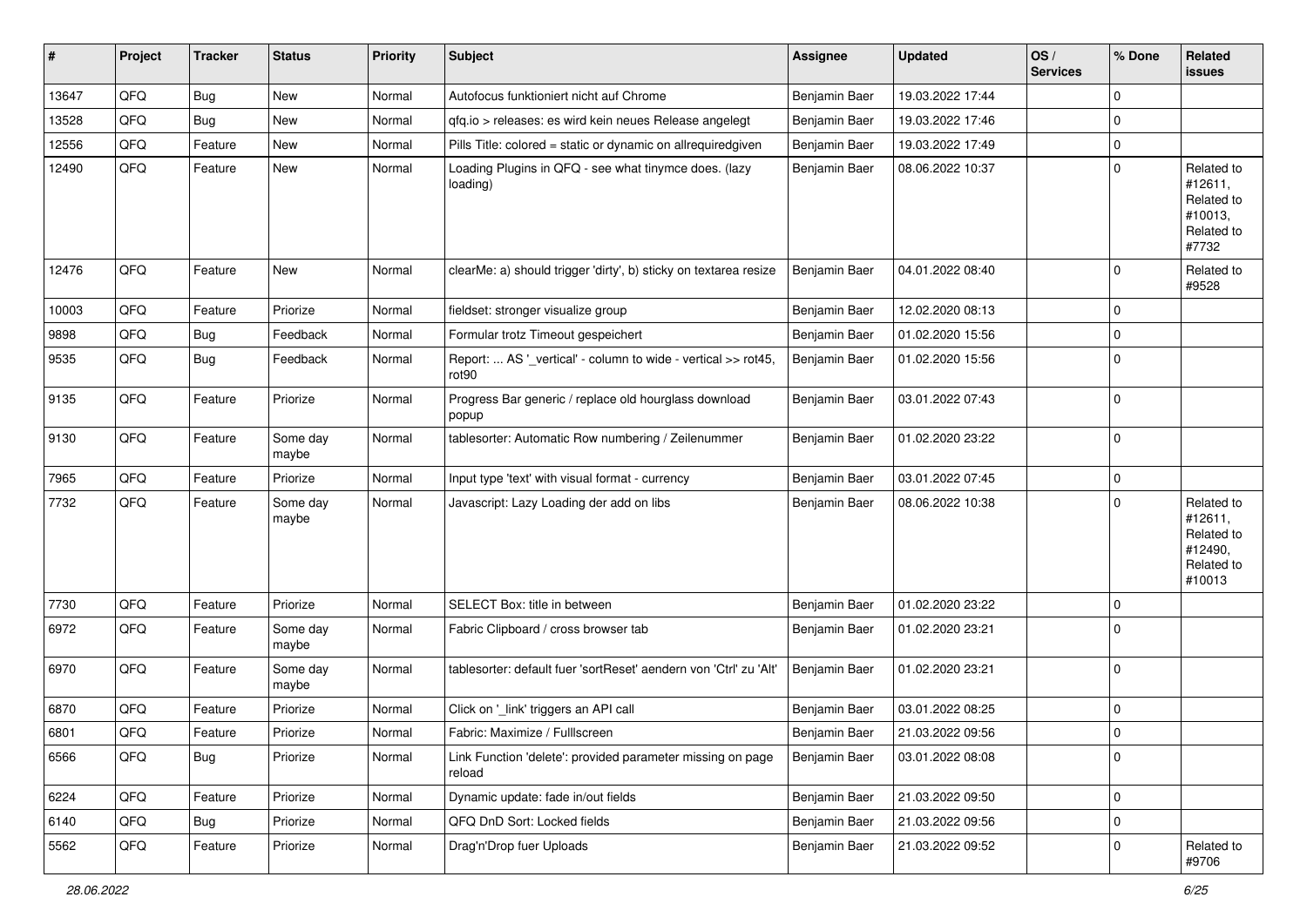| #     | Project | <b>Tracker</b> | <b>Status</b>     | <b>Priority</b> | <b>Subject</b>                                                                                                                                           | Assignee      | <b>Updated</b>   | OS/<br><b>Services</b> | % Done         | Related<br><b>issues</b> |
|-------|---------|----------------|-------------------|-----------------|----------------------------------------------------------------------------------------------------------------------------------------------------------|---------------|------------------|------------------------|----------------|--------------------------|
| 5389  | QFQ     | Feature        | Some day<br>maybe | Normal          | QFQ Design: Multline label / note                                                                                                                        | Benjamin Baer | 01.02.2020 23:19 |                        | $\Omega$       |                          |
| 5366  | QFQ     | Feature        | Priorize          | Normal          | Saving with keyboard shortcuts                                                                                                                           | Benjamin Baer | 21.03.2022 09:47 |                        | 0              |                          |
| 5024  | QFQ     | Feature        | Some day<br>maybe | Normal          | Fabric: Generate PDF with edits                                                                                                                          | Benjamin Baer | 01.02.2020 23:20 |                        | $\mathbf 0$    | Related to<br>#10704     |
| 4457  | QFQ     | Bug            | Priorize          | Normal          | typeahead: pressing return to select an item, saves the form<br>and closes the form.                                                                     | Benjamin Baer | 03.01.2022 08:01 |                        | $\Omega$       | Related to<br>#4398      |
| 4454  | QFQ     | Bug            | Some day<br>maybe | Normal          | Required Elements: multiple elements in a row - whole row<br>marked if only one input is empty.                                                          | Benjamin Baer | 01.02.2020 23:20 |                        | $\Omega$       |                          |
| 4420  | QFQ     | Feature        | Some day<br>maybe | Normal          | Client: Local Storage - store the changes of a form, local in<br>the browser.                                                                            | Benjamin Baer | 11.12.2019 16:02 |                        | $\mathbf 0$    |                          |
| 4398  | QFQ     | Bug            | Some day<br>maybe | Normal          | Typeahead: mouse click in a prefilled input opens a single<br>item dropdown with the current value - click on it seems to<br>set the value, not the key. | Benjamin Baer | 01.02.2020 23:20 |                        | $\mathbf 0$    | Related to<br>#4457      |
| 3692  | QFQ     | Feature        | Some day<br>maybe | Normal          | QFQ Webseite                                                                                                                                             | Benjamin Baer | 11.12.2019 16:02 |                        | $\mathbf 0$    | Related to<br>#5033      |
| 3415  | QFQ     | Feature        | Some day<br>maybe | Normal          | FE Login Box Templatefile                                                                                                                                | Benjamin Baer | 11.12.2019 16:02 |                        | 0              |                          |
| 2063  | QFQ     | Bug            | Some day<br>maybe | Normal          | Pills auf 'inaktiv' setzen falls keine Element auf dem Pill<br>sichtbar sind.                                                                            | Benjamin Baer | 11.12.2019 16:03 |                        | $\Omega$       | Related to<br>#3752      |
| 2665  | QFQ     | Bug            | Priorize          | Normal          | Dynamic Update funktioniert nicht, wenn beim<br>entsprechenden FormElement eine size angegeben ist.                                                      | Benjamin Baer | 03.01.2022 08:12 |                        | 30             |                          |
| 8522  | QFQ     | Feature        | Some day<br>maybe | Normal          | build QFQ - npm warnings                                                                                                                                 | Benjamin Baer | 01.02.2020 23:19 |                        | 50             |                          |
| 11237 | QFQ     | Bug            | <b>New</b>        | High            | Radiobutton / parameter.buttonClass= btn-default - kein dirty<br>Trigger                                                                                 | Benjamin Baer | 03.05.2021 21:12 |                        | $\Omega$       | Related to<br>#10766     |
| 11057 | QFQ     | Bug            | New               | High            | Checkboxes ohne span.checkmark im Report werden<br>ausgeblendet                                                                                          | Benjamin Baer | 03.05.2021 21:12 |                        | $\Omega$       | Related to<br>#11039     |
| 9548  | QFQ     | Feature        | Feedback          | High            | FormElement: Pattern mismatch - optional report only on<br>focus lost                                                                                    | Benjamin Baer | 03.05.2021 21:14 |                        | $\mathbf 0$    |                          |
| 7602  | QFQ     | Feature        | ToDo              | High            | Multi Select: with checkboxes                                                                                                                            | Benjamin Baer | 22.03.2022 09:07 |                        | $\overline{0}$ |                          |
| 7456  | QFQ     | Bug            | Some day<br>maybe | Low             | Todos in Code: solve or make ticket                                                                                                                      | Carsten Rose  | 16.09.2021 15:10 |                        | 0              |                          |
| 3537  | QFQ     | Feature        | Some day<br>maybe | Low             | SHOW COLUMNS FROM tableName - Extend '{{!'<br>definition                                                                                                 | Carsten Rose  | 11.12.2019 16:02 |                        | 0              |                          |
| 3273  | QFQ     | Feature        | Some day<br>maybe | Low             | Dirty Flag in Form                                                                                                                                       | Carsten Rose  | 11.12.2019 16:02 |                        | 0              |                          |
| 14371 | QFQ     | Feature        | Priorize          | Normal          | LDAP via REPORT                                                                                                                                          | Carsten Rose  | 19.06.2022 16:37 |                        | 0              |                          |
| 14323 | QFG     | Bug            | In Progress       | Normal          | Report: render=both single - no impact                                                                                                                   | Carsten Rose  | 19.06.2022 18:31 |                        | 0              |                          |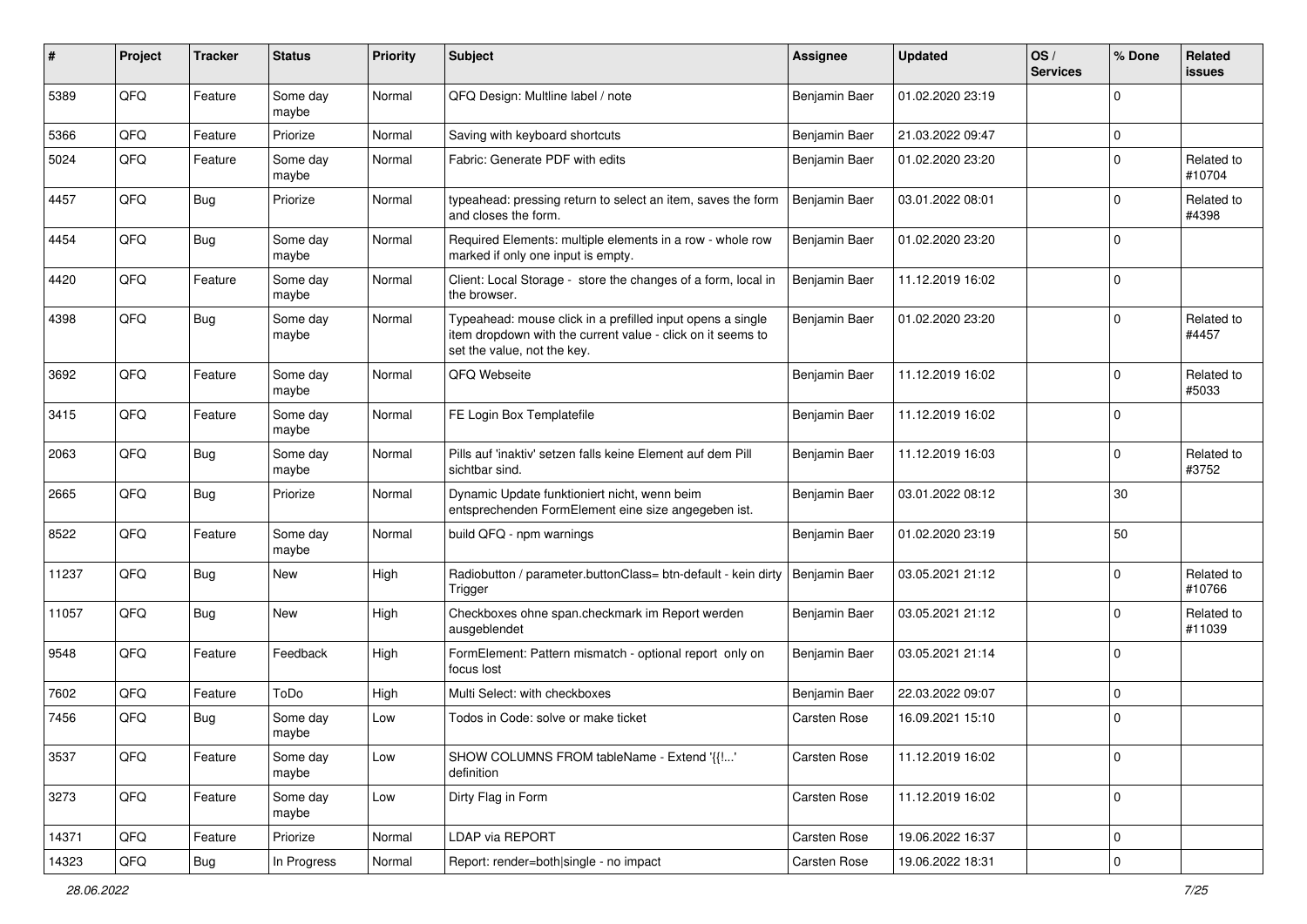| $\vert$ # | Project | <b>Tracker</b> | <b>Status</b>              | <b>Priority</b> | <b>Subject</b>                                                                           | <b>Assignee</b>     | <b>Updated</b>   | OS/<br><b>Services</b> | % Done         | Related<br>issues                           |
|-----------|---------|----------------|----------------------------|-----------------|------------------------------------------------------------------------------------------|---------------------|------------------|------------------------|----------------|---------------------------------------------|
| 14305     | QFQ     | Bug            | <b>New</b>                 | Normal          | Inline Report editing does not create history entries                                    | Carsten Rose        | 10.06.2022 11:55 |                        | $\Omega$       |                                             |
| 14304     | QFQ     | <b>Bug</b>     | <b>New</b>                 | Normal          | table sorter view safer does not work                                                    | Carsten Rose        | 10.06.2022 11:49 |                        | $\Omega$       |                                             |
| 14290     | QFQ     | Feature        | Priorize                   | Normal          | FormEditor: Show Table Definition                                                        | <b>Carsten Rose</b> | 19.06.2022 16:37 |                        | $\mathbf 0$    |                                             |
| 14283     | QFQ     | <b>Bug</b>     | Priorize                   | Normal          | HEIC / HEIF convert doesn't trigger                                                      | Carsten Rose        | 19.06.2022 16:37 |                        | $\overline{0}$ |                                             |
| 14233     | QFQ     | <b>Bug</b>     | New                        | Normal          | AS link: question - HTML is not rendered                                                 | Carsten Rose        | 28.05.2022 11:02 |                        | $\mathbf 0$    |                                             |
| 14175     | QFQ     | Bug            | In Progress                | Normal          | Opening a form with no QFQ Session cookie fails                                          | Carsten Rose        | 03.06.2022 10:40 |                        | $\mathbf 0$    |                                             |
| 14091     | QFQ     | <b>Bug</b>     | New                        | Normal          | inconsistent template path for twig                                                      | Carsten Rose        | 19.04.2022 18:36 |                        | $\mathbf 0$    |                                             |
| 14090     | QFQ     | Feature        | <b>New</b>                 | Normal          | Nützliche script funktionen                                                              | Carsten Rose        | 28.05.2022 11:03 |                        | 0              |                                             |
| 14077     | QFQ     | Bug            | New                        | Normal          | As _link: Attribute 'class' missing by r:1 and r:3 - but should<br>set                   | Carsten Rose        | 28.05.2022 11:02 |                        | $\Omega$       | Related to<br>#5342,<br>Related to<br>#4343 |
| 13843     | QFQ     | Feature        | <b>New</b>                 | Normal          | Create JWT via QFQ                                                                       | <b>Carsten Rose</b> | 19.03.2022 17:42 |                        | $\overline{0}$ |                                             |
| 13841     | QFQ     | Feature        | <b>New</b>                 | Normal          | Create PDF via iText - evaluate                                                          | Carsten Rose        | 19.03.2022 17:42 |                        | 0              |                                             |
| 13706     | QFQ     | <b>Bug</b>     | <b>New</b>                 | Normal          | Wrong CheckType in FieldElement LastStatus of Form Cron                                  | Carsten Rose        | 21.01.2022 18:20 |                        | $\Omega$       |                                             |
| 13700     | QFQ     | Feature        | <b>New</b>                 | Normal          | Redesign gfg.io Seite                                                                    | Carsten Rose        | 19.03.2022 17:43 |                        | $\mathbf 0$    |                                             |
| 13659     | QFQ     | <b>Bug</b>     | <b>New</b>                 | Normal          | wrong sanitize class applied to R-store                                                  | <b>Carsten Rose</b> | 15.01.2022 14:23 |                        | 0              |                                             |
| 13592     | QFQ     | <b>Bug</b>     | New                        | Normal          | QFQ Build Queue: das vergeben von Tags klappt nicht. Es<br>werden keine Releases gebaut. | <b>Carsten Rose</b> | 19.03.2022 17:45 |                        | 0              |                                             |
| 13566     | QFQ     | Feature        | Ready to sync<br>(develop) | Normal          | Delete config-example.gfg.php file                                                       | <b>Carsten Rose</b> | 23.12.2021 09:25 |                        | 0 l            |                                             |
| 13467     | QFQ     | Feature        | New                        | Normal          | ChangeLog Generator                                                                      | Carsten Rose        | 19.03.2022 17:46 |                        | $\mathbf 0$    | Related to<br>#11460                        |
| 13460     | QFQ     | <b>Bug</b>     | <b>New</b>                 | Normal          | Doc: Password set/reset  password should not processed<br>with 'html encode'             | <b>Carsten Rose</b> | 19.03.2022 17:46 |                        | $\overline{0}$ |                                             |
| 13451     | QFQ     | <b>Bug</b>     | <b>New</b>                 | Normal          | Character Counter / Max Character: Problem in Safari                                     | <b>Carsten Rose</b> | 15.04.2022 17:18 |                        | $\Omega$       |                                             |
| 13354     | QFQ     | Feature        | <b>New</b>                 | Normal          | Using Websocket in QFQ                                                                   | Carsten Rose        | 10.11.2021 15:47 |                        | 0              |                                             |
| 13332     | QFQ     | Bug            | <b>New</b>                 | Normal          | Multi Form: Required Felder werden visuell nicht markiert.                               | Carsten Rose        | 19.03.2022 17:47 |                        | $\Omega$       |                                             |
| 13331     | QFQ     | Bug            | <b>New</b>                 | Normal          | Multi Form: Clear Icon misplaced                                                         | Carsten Rose        | 19.03.2022 17:47 |                        | 0 l            |                                             |
| 12716     | QFQ     | <b>Bug</b>     | <b>New</b>                 | Normal          | template group: Pattern only applied to first instance                                   | Carsten Rose        | 19.03.2022 17:47 |                        | $\Omega$       |                                             |
| 12714     | QFQ     | Bug            | New                        | Normal          | Conversion of GIF to PDF broken when GIF contains Alpha.                                 | Carsten Rose        | 19.03.2022 17:49 |                        | $\mathbf 0$    |                                             |
| 12679     | QFQ     | Feature        | <b>New</b>                 | Normal          | tablesorter: custom column width                                                         | Carsten Rose        | 16.06.2021 11:10 |                        | 0 l            |                                             |
| 12664     | QFQ     | Feature        | <b>New</b>                 | Normal          | TinyMCE: report/remove malicous HTML/JS Code                                             | Carsten Rose        | 19.03.2022 17:47 |                        | 0              | Related to<br>#14320                        |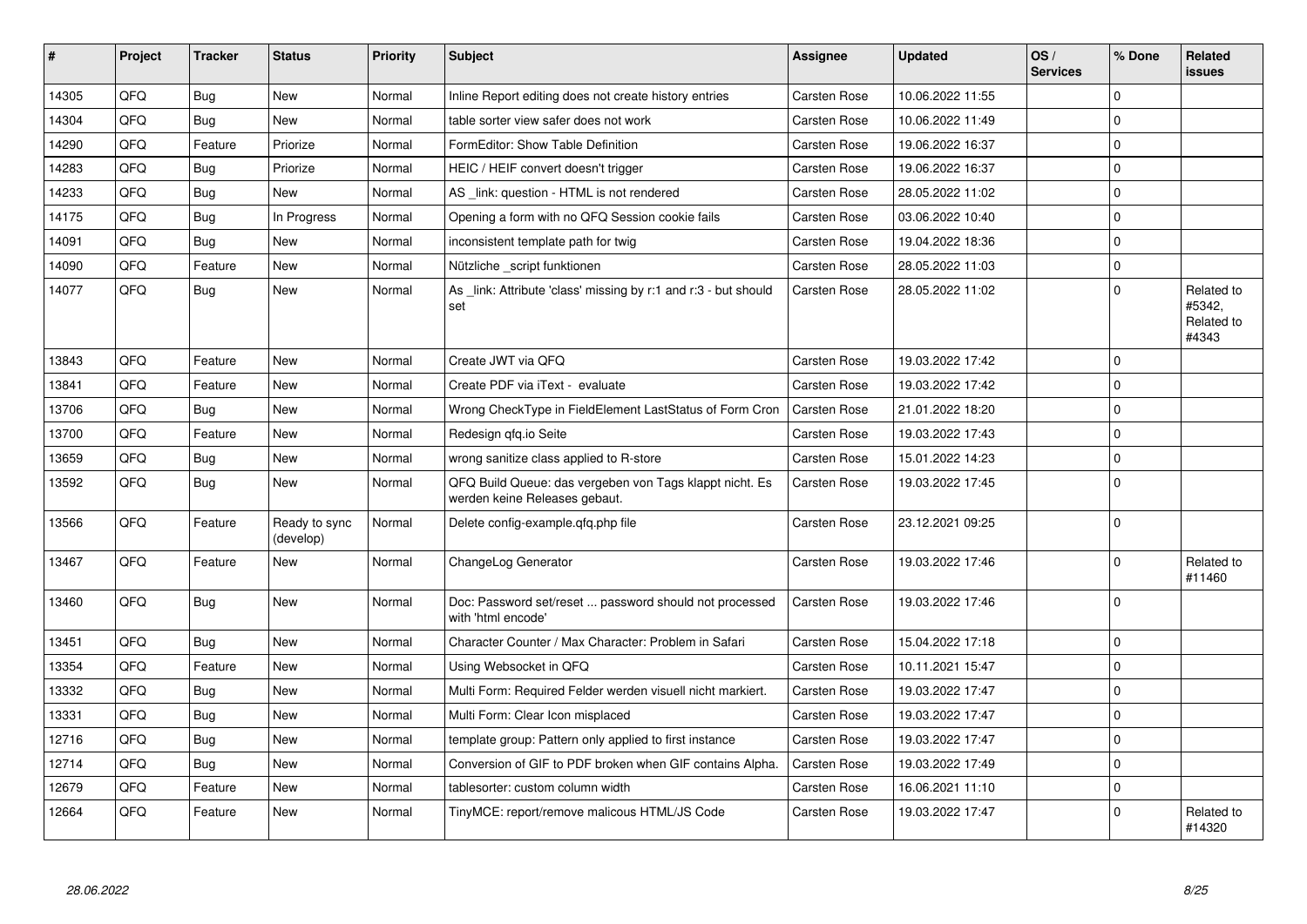| $\sharp$ | Project | <b>Tracker</b> | <b>Status</b>     | <b>Priority</b> | <b>Subject</b>                                                                                                                                      | <b>Assignee</b>     | <b>Updated</b>   | OS/<br><b>Services</b> | % Done         | Related<br><b>issues</b>                                              |
|----------|---------|----------------|-------------------|-----------------|-----------------------------------------------------------------------------------------------------------------------------------------------------|---------------------|------------------|------------------------|----------------|-----------------------------------------------------------------------|
| 12611    | QFQ     | Feature        | Some day<br>maybe | Normal          | Refactoring: Bootstrap with Lazy Loading                                                                                                            | <b>Carsten Rose</b> | 08.06.2022 10:37 |                        | $\Omega$       | Related to<br>#12490,<br>Related to<br>#10013,<br>Related to<br>#7732 |
| 12603    | QFQ     | Feature        | <b>New</b>        | Normal          | Dropdown (Select), Radio, checkbox:<br>itemListAlways={{!SELECT key, value}}                                                                        | <b>Carsten Rose</b> | 19.03.2022 17:47 |                        | $\Omega$       |                                                                       |
| 12581    | QFQ     | Bug            | <b>New</b>        | Normal          | Form.forward=close: Record 'new' in new browser tab ><br>save (& close) >> Form is not reloaded with new created<br>record id and stays in mode=new | <b>Carsten Rose</b> | 19.03.2022 17:48 |                        | 0              |                                                                       |
| 12546    | QFQ     | Bug            | Feedback          | Normal          | Branch 'Development' - Unit Tests mit dirty workaround<br>angepasst                                                                                 | Carsten Rose        | 19.03.2022 17:48 |                        | 0              |                                                                       |
| 12520    | QFQ     | Bug            | <b>New</b>        | Normal          | Switch FE User: still active even FE User session expired                                                                                           | <b>Carsten Rose</b> | 19.03.2022 17:48 |                        | $\Omega$       |                                                                       |
| 12512    | QFQ     | <b>Bug</b>     | New               | Normal          | Some MySQL Installation can't use 'stored procedures'                                                                                               | <b>Carsten Rose</b> | 19.03.2022 17:48 |                        | $\mathbf 0$    |                                                                       |
| 12504    | QFQ     | Feature        | Priorize          | Normal          | sql.log: report fe.id                                                                                                                               | Carsten Rose        | 05.05.2021 22:09 |                        | $\mathbf 0$    |                                                                       |
| 12503    | QFQ     | Feature        | Priorize          | Normal          | Detect dangerous UPDATE statement with missing WHERE                                                                                                | Carsten Rose        | 05.05.2021 22:09 |                        | $\mathbf 0$    |                                                                       |
| 12480    | QFQ     | Feature        | New               | Normal          | If QFQ upgrade is running, block further request                                                                                                    | <b>Carsten Rose</b> | 03.05.2021 20:45 |                        | $\mathbf 0$    |                                                                       |
| 12477    | QFQ     | Feature        | New               | Normal          | Support for refactoring: Form, FormElement, diverse<br>Tabellen/Spalten, tt-content Records                                                         | Carsten Rose        | 03.05.2021 20:45 |                        | $\Omega$       |                                                                       |
| 12474    | QFQ     | Feature        | New               | Normal          | Check BaseConfigURL if it is given and the the last char is '/'                                                                                     | <b>Carsten Rose</b> | 03.05.2021 20:45 |                        | $\mathbf 0$    |                                                                       |
| 12465    | QFQ     | Feature        | New               | Normal          | QFQ Function: use in FE to fill StoreRecord                                                                                                         | <b>Carsten Rose</b> | 05.05.2021 21:58 |                        | $\mathbf 0$    |                                                                       |
| 12452    | QFQ     | Feature        | Priorize          | Normal          | BaseURL: alsways with '/' at the end                                                                                                                | Carsten Rose        | 19.06.2022 13:45 |                        | $\overline{0}$ | Related to<br>#10782                                                  |
| 12439    | QFQ     | Feature        | In Progress       | Normal          | TinyMCE Paste from Word & Character Count/Limit                                                                                                     | Carsten Rose        | 05.05.2021 22:15 |                        | 0              |                                                                       |
| 12413    | QFQ     | Feature        | New               | Normal          | STORE_TYPO3: enhance for {{be_users.email:T}},<br>{{fe users.email:T}}                                                                              | Carsten Rose        | 03.05.2021 20:45 |                        | $\Omega$       | Related to<br>#12412,<br>Related to<br>#10012                         |
| 12412    | QFQ     | Feature        | New               | Normal          | Action/Escape qualifier 'e' (empty), '0': if given, an empty<br>string (or '0') will be treated as 'not found'                                      | <b>Carsten Rose</b> | 08.05.2021 09:40 |                        | $\Omega$       | Related to<br>#12413,<br>Related to<br>#10012                         |
| 12400    | QFQ     | Feature        | New               | Normal          | Tutorial ist in QFQ Doku, Wird in der Suche gefunden, es<br>gibt aber kein Menupunkt - Inhalt ueberpruefen                                          | <b>Carsten Rose</b> | 03.05.2021 20:45 |                        | 0              |                                                                       |
| 12337    | QFQ     | Feature        | Some day<br>maybe | Normal          | Database.php: better caching                                                                                                                        | Carsten Rose        | 16.09.2021 15:10 |                        | $\mathbf 0$    |                                                                       |
| 12330    | QFQ     | Feature        | New               | Normal          | Copy to input field / text area / TinyMCE                                                                                                           | <b>Carsten Rose</b> | 07.04.2021 09:01 |                        | 0              |                                                                       |
| 12327    | QFQ     | <b>Bug</b>     | New               | Normal          | Copy to clipboard: Glyphicon can not be changed                                                                                                     | Carsten Rose        | 27.12.2021 17:59 |                        | 0              |                                                                       |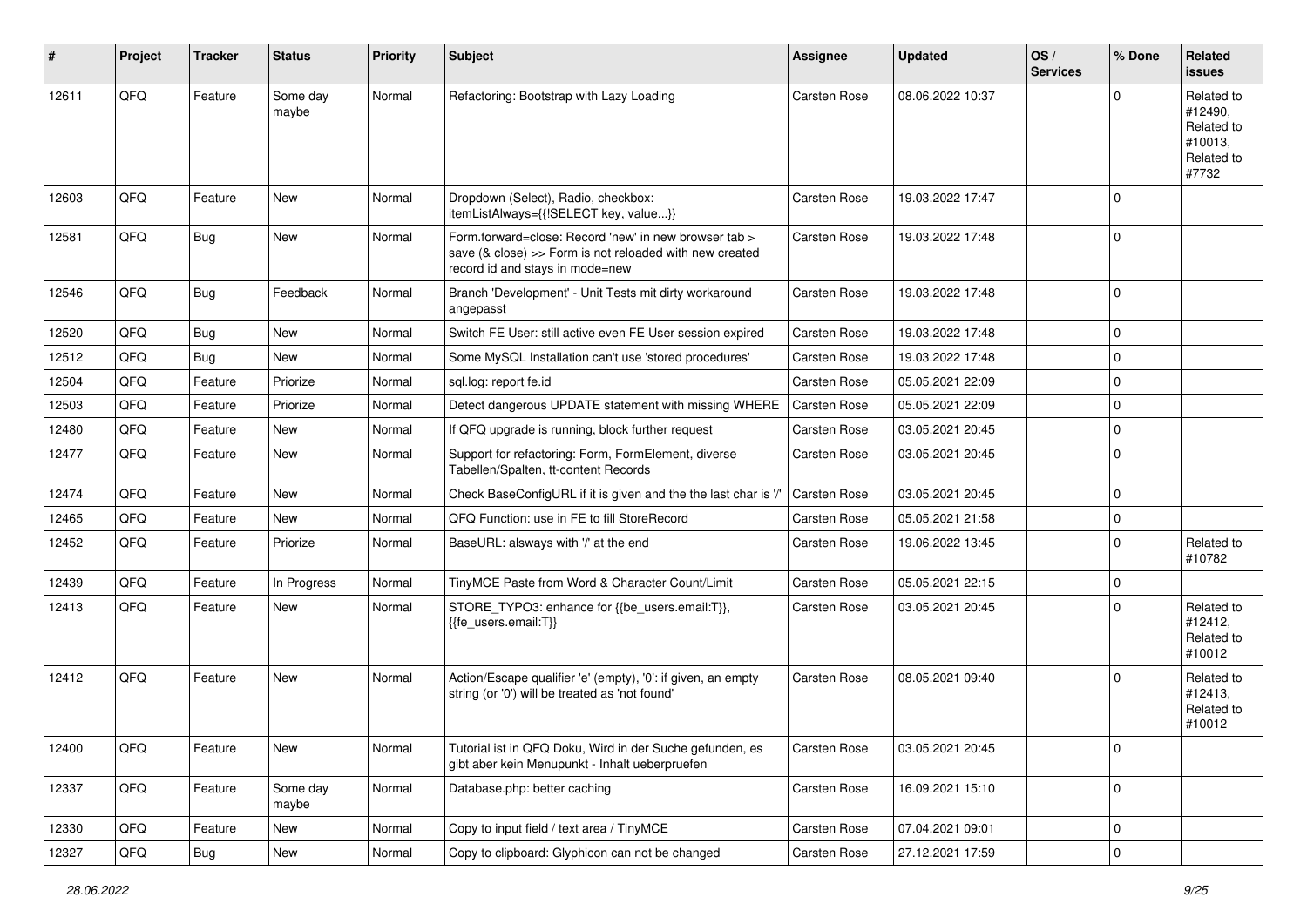| #     | Project | <b>Tracker</b> | <b>Status</b>     | <b>Priority</b> | <b>Subject</b>                                                                                       | <b>Assignee</b>                                        | <b>Updated</b>      | OS/<br><b>Services</b> | % Done      | Related<br><b>issues</b>                      |                      |
|-------|---------|----------------|-------------------|-----------------|------------------------------------------------------------------------------------------------------|--------------------------------------------------------|---------------------|------------------------|-------------|-----------------------------------------------|----------------------|
| 12325 | QFQ     | Bug            | Priorize          | Normal          | MultiDB form.dblndex not working for report syntax                                                   | <b>Carsten Rose</b>                                    | 07.09.2021 13:37    |                        | $\Omega$    | Related to<br>#12145,<br>Related to<br>#12314 |                      |
| 12315 | QFQ     | Feature        | Some day<br>maybe | Normal          | Form History (Diffs) / Backups                                                                       | <b>Carsten Rose</b>                                    | 16.09.2021 15:10    |                        | $\Omega$    |                                               |                      |
| 12269 | QFQ     | Feature        | <b>New</b>        | Normal          | 2FA - Login                                                                                          | <b>Carsten Rose</b>                                    | 03.05.2021 20:45    |                        | $\mathbf 0$ |                                               |                      |
| 12187 | QFQ     | Bug            | New               | Normal          | Trigger FormAsFile() via Report: probably problem with multi<br>DB setup                             | <b>Carsten Rose</b>                                    | 20.03.2021 21:20    |                        | $\Omega$    |                                               |                      |
| 12163 | QFQ     | Feature        | New               | Normal          | Checkbox: table wrap                                                                                 | <b>Carsten Rose</b>                                    | 03.05.2021 20:51    |                        | $\mathbf 0$ |                                               |                      |
| 12162 | QFQ     | Feature        | New               | Normal          | FE.type=sendmail: personalized mailing (several mails) via<br>template                               | <b>Carsten Rose</b>                                    | 03.05.2021 20:45    |                        | $\Omega$    |                                               |                      |
| 12146 | QFQ     | Feature        | New               | Normal          | Autocron Job: Anzeigen wann der naechste Job ausgefuehrt<br>wird, resp das er nicht ausgefuehrt wird | <b>Carsten Rose</b>                                    | 15.03.2021 15:23    |                        | 0           |                                               |                      |
| 12133 | QFQ     | Bug            | <b>New</b>        | Normal          | NPM, phpSpreadSheet aktualisieren                                                                    | <b>Carsten Rose</b>                                    | 15.03.2021 09:04    |                        | $\mathbf 0$ |                                               |                      |
| 12119 | QFQ     | Feature        | New               | Normal          | AS paged: error message missing if there ist no 'r' argument.                                        | <b>Carsten Rose</b>                                    | 03.05.2021 20:51    |                        | $\mathbf 0$ |                                               |                      |
| 12109 | QFQ     | Feature        | <b>New</b>        | Normal          | Donwload Link: Plain, SIP, Persistent Link, Peristent SIP -<br>new notation                          | <b>Carsten Rose</b>                                    | 03.05.2021 20:45    |                        | $\Omega$    | Related to<br>#12085                          |                      |
| 12045 | QFQ     | Bug            | <b>New</b>        | Normal          | templateGroup afterSave FE: Aufruf ohne<br>salHonorFormElements funktioniert nicht                   | <b>Carsten Rose</b>                                    | 18.02.2021 16:33    |                        | $\Omega$    |                                               |                      |
| 12040 | QFQ     | Bug            | New               | Normal          | FE Mode 'hidden' für zwei FEs auf einer Zeile                                                        | <b>Carsten Rose</b>                                    | 18.02.2021 10:13    |                        | $\mathbf 0$ |                                               |                      |
| 12024 | QFQ     | Feature        | New               | Normal          | Excel Export: text columns by default decode<br>htmlspeciachar()                                     | <b>Carsten Rose</b>                                    | 17.02.2021 23:55    |                        | $\mathbf 0$ | Related to<br>#12022                          |                      |
| 12023 | QFQ     | Feature        | <b>New</b>        | Normal          | MySQL Stored Precdure: QDECODESPECIALCHAR()                                                          | Carsten Rose                                           | 16.02.2021 11:16    |                        | $\Omega$    | Related to<br>#12022                          |                      |
| 11980 | QFQ     | Feature        | In Progress       | Normal          | protected verzeichnis MUSS geschützt werden                                                          | <b>Carsten Rose</b>                                    | 07.09.2021 13:30    |                        | $\mathbf 0$ |                                               |                      |
| 11955 | QFQ     | Feature        | New               | Normal          | subrecord: new title option to set <th> attributes - e.g. to<br/>customize tablesorter options.</th> | attributes - e.g. to<br>customize tablesorter options. | <b>Carsten Rose</b> | 03.05.2021 20:47       |             | $\Omega$                                      | Related to<br>#11775 |
| 11775 | QFQ     | Feature        | New               | Normal          | Subrecord Tooltip pro Feld                                                                           | Carsten Rose                                           | 18.12.2020 15:22    |                        | $\mathbf 0$ | Related to<br>#11955                          |                      |
| 11752 | QFQ     | Bug            | <b>New</b>        | Normal          | checkbox renders multiple input elements with same name                                              | <b>Carsten Rose</b>                                    | 17.12.2020 14:58    |                        | l 0         | Related to<br>#11750                          |                      |
| 11747 | QFG     | Feature        | New               | Normal          | Maintenance Page with Redirect                                                                       | Carsten Rose                                           | 03.05.2021 20:47    |                        | 0           | Related to<br>#11741                          |                      |
| 11702 | QFQ     | Feature        | New               | Normal          | HTML Special Char makes no sense for 'allbut' if '&' is<br>forbidden                                 | Carsten Rose                                           | 07.12.2021 16:35    |                        | $\mathbf 0$ | Related to<br>#5112,<br>Related to<br>#14320  |                      |
| 11695 | QFG     | <b>Bug</b>     | New               | Normal          | MultiForm required FE Error                                                                          | Carsten Rose                                           | 04.12.2020 13:34    |                        | 0           |                                               |                      |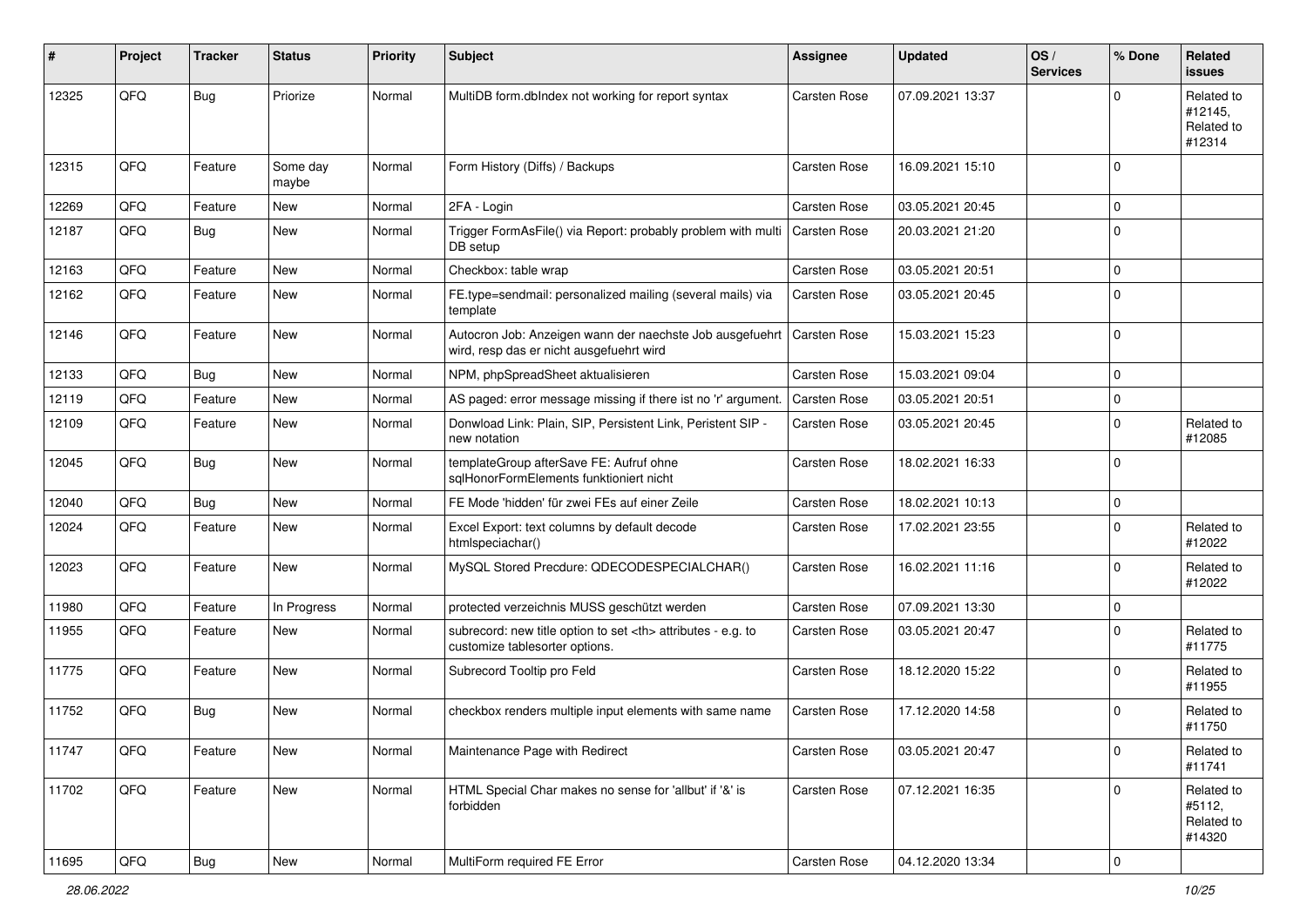| $\vert$ # | Project | <b>Tracker</b> | <b>Status</b>     | <b>Priority</b> | <b>Subject</b>                                                                      | Assignee            | <b>Updated</b>   | OS/<br><b>Services</b> | % Done      | Related<br>issues                                                                                                              |
|-----------|---------|----------------|-------------------|-----------------|-------------------------------------------------------------------------------------|---------------------|------------------|------------------------|-------------|--------------------------------------------------------------------------------------------------------------------------------|
| 11668     | QFQ     | Bug            | <b>New</b>        | Normal          | Play function.sql - problem with mysql                                              | Carsten Rose        | 03.05.2021 20:48 |                        | $\Omega$    |                                                                                                                                |
| 11667     | QFQ     | <b>Bug</b>     | <b>New</b>        | Normal          | MySQL mariadb-server-10.3: Incorrect datetime value                                 | Carsten Rose        | 03.05.2021 20:48 |                        | $\mathbf 0$ |                                                                                                                                |
| 11523     | QFQ     | Feature        | <b>New</b>        | Normal          | Mit dynamic Update erkennen, ob Upload gemacht wurde                                | Carsten Rose        | 13.11.2020 15:07 |                        | $\mathbf 0$ | Related to<br>#9533                                                                                                            |
| 11517     | QFQ     | <b>Bug</b>     | In Progress       | Normal          | extraButtonInfo Broken for multiple FormElements                                    | Carsten Rose        | 12.05.2022 13:12 |                        | $\mathbf 0$ | Related to<br>#7890,<br>Related to<br>#3811, Has<br>duplicate<br>#10905, Has<br>duplicate<br>#10553, Has<br>duplicate<br>#6779 |
| 11516     | QFQ     | Feature        | <b>New</b>        | Normal          | Multi Page Form (Previous/Next Buttons)                                             | Carsten Rose        | 16.03.2021 17:52 |                        | $\mathbf 0$ |                                                                                                                                |
| 11504     | QFQ     | Feature        | <b>New</b>        | Normal          | Dynamic Update: Button text update for 'Save',' Close' &<br>'Delete'                | Carsten Rose        | 12.11.2020 23:44 |                        | $\Omega$    |                                                                                                                                |
| 11460     | QFQ     | Feature        | New               | Normal          | Easier creation of changelog: gitchangelog                                          | Carsten Rose        | 12.06.2021 10:20 |                        | $\mathbf 0$ | Related to<br>#13467                                                                                                           |
| 11323     | QFQ     | Feature        | Some day<br>maybe | Normal          | Report Frontend Editor Modal + Codemirror                                           | Carsten Rose        | 16.09.2021 15:10 |                        | $\mathbf 0$ | Related to<br>#11036                                                                                                           |
| 11322     | QFQ     | Feature        | Some day<br>maybe | Normal          | Form Element JSON - (multiline parameter field)                                     | Carsten Rose        | 16.09.2021 15:10 |                        | $\mathbf 0$ |                                                                                                                                |
| 11320     | QFQ     | Feature        | Priorize          | Normal          | Typo3 Version 10 support                                                            | Carsten Rose        | 05.05.2021 22:09 |                        | $\mathbf 0$ |                                                                                                                                |
| 11239     | QFQ     | Bug            | New               | Normal          | Radiobutton (plain): horizontales Rendern abhängig vom<br>Datentyp in der Datenbank | Carsten Rose        | 30.09.2020 18:37 |                        | $\pmb{0}$   |                                                                                                                                |
| 11217     | QFQ     | Feature        | Some day<br>maybe | Normal          | <b>Extend Script Functionality</b>                                                  | <b>Carsten Rose</b> | 16.09.2021 15:10 |                        | $\mathbf 0$ |                                                                                                                                |
| 11080     | QFQ     | Feature        | <b>New</b>        | Normal          | Send MQTT messages                                                                  | Carsten Rose        | 29.08.2020 19:49 |                        | $\Omega$    |                                                                                                                                |
| 11076     | QFQ     | Feature        | In Progress       | Normal          | SELECT  AS _websocket                                                               | Carsten Rose        | 30.08.2020 17:49 |                        | $\mathbf 0$ |                                                                                                                                |
| 11036     | QFQ     | Feature        | Some day<br>maybe | Normal          | inline report editor permissions                                                    | Carsten Rose        | 16.09.2021 15:09 |                        | $\mathbf 0$ | Related to<br>#11323                                                                                                           |
| 10996     | QFQ     | Feature        | <b>New</b>        | Normal          | Download video via sip: no seek                                                     | Carsten Rose        | 12.08.2020 14:18 |                        | $\mathbf 0$ |                                                                                                                                |
| 10979     | QFQ     | Feature        | <b>New</b>        | Normal          | Ajax Calls an API - dataReport                                                      | Carsten Rose        | 11.05.2022 12:15 |                        | $\Omega$    |                                                                                                                                |
| 10976     | QFQ     | Feature        | <b>New</b>        | Normal          | Excel Export Verbesserungen                                                         | <b>Carsten Rose</b> | 06.08.2020 10:56 |                        | $\mathbf 0$ |                                                                                                                                |
| 10937     | QFQ     | <b>Bug</b>     | <b>New</b>        | Normal          | Fehler mit abhängigen Select- Feldern beim Positionieren                            | Carsten Rose        | 12.11.2020 23:45 |                        | $\mathbf 0$ |                                                                                                                                |
| 10819     | QFQ     | Feature        | <b>New</b>        | Normal          | Persistent SIP - second try                                                         | Carsten Rose        | 29.06.2020 23:02 |                        | $\Omega$    | Related to<br>#6261                                                                                                            |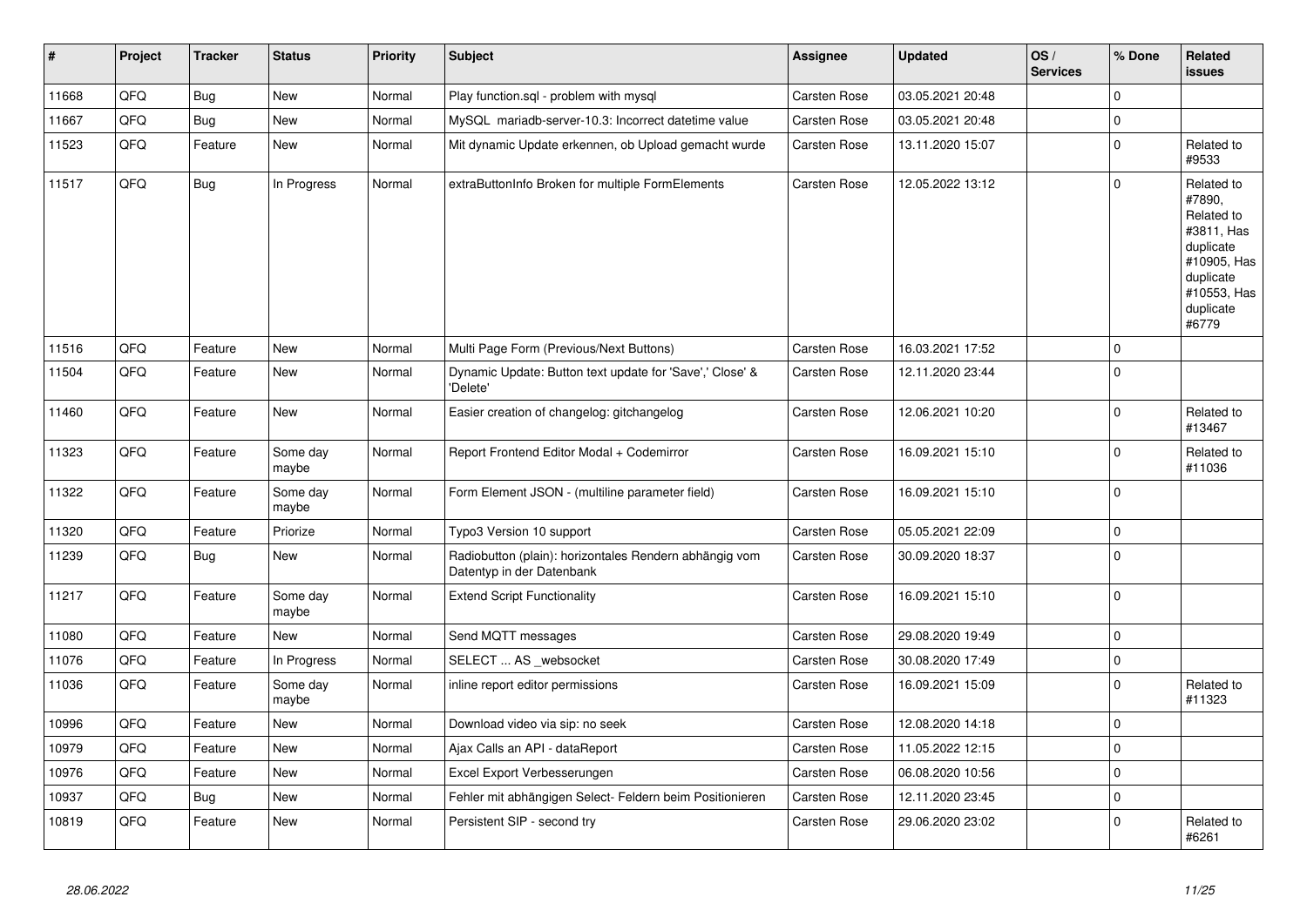| #     | Project | <b>Tracker</b> | <b>Status</b>     | <b>Priority</b> | <b>Subject</b>                                                                           | <b>Assignee</b> | <b>Updated</b>   | OS/<br><b>Services</b> | % Done      | Related<br><b>issues</b>                                              |
|-------|---------|----------------|-------------------|-----------------|------------------------------------------------------------------------------------------|-----------------|------------------|------------------------|-------------|-----------------------------------------------------------------------|
| 10745 | QFQ     | Feature        | Some day<br>maybe | Normal          | Tablesorter Excel Export                                                                 | Carsten Rose    | 16.09.2021 15:09 |                        | $\Omega$    |                                                                       |
| 10716 | QFQ     | Feature        | Some day<br>maybe | Normal          | Business Logic mit Externen Skripten                                                     | Carsten Rose    | 16.09.2021 15:10 |                        | $\mathbf 0$ | Related to<br>#10713,<br>Related to<br>#8217                          |
| 10714 | QFQ     | Feature        | <b>New</b>        | Normal          | multi Table Form                                                                         | Carsten Rose    | 16.03.2021 18:44 |                        | $\mathbf 0$ |                                                                       |
| 10704 | QFQ     | Bug            | New               | Normal          | wkhtml problem rendering fullCalendar.js / fabric.js >><br>successor: puppeteer          | Carsten Rose    | 12.11.2020 23:45 |                        | $\mathbf 0$ | Related to<br>#5024,<br>Related to<br>#4650,<br>Related to<br>#10715  |
| 10661 | QFQ     | Bug            | In Progress       | Normal          | Typo3 Warnungen                                                                          | Carsten Rose    | 07.09.2021 13:23 |                        | $\Omega$    | Related to<br>#12440                                                  |
| 10658 | QFQ     | Bug            | New               | Normal          | processReadOnly broken                                                                   | Carsten Rose    | 27.05.2020 17:55 |                        | $\mathbf 0$ |                                                                       |
| 10593 | QFQ     | Feature        | <b>New</b>        | Normal          | label2: text behind input element                                                        | Carsten Rose    | 16.05.2020 10:57 |                        | $\mathbf 0$ |                                                                       |
| 10588 | QFQ     | Bug            | New               | Normal          | typeahed Tag: Doku anpassen                                                              | Carsten Rose    | 12.11.2020 23:45 |                        | $\mathbf 0$ |                                                                       |
| 10443 | QFQ     | Feature        | In Progress       | Normal          | Konzept_api / _live                                                                      | Carsten Rose    | 07.05.2020 09:39 |                        | 0           |                                                                       |
| 10322 | QFQ     | Bug            | New               | Normal          | FormElement / Radio: missing column 'enum' >> FE not<br>reported                         | Carsten Rose    | 07.05.2020 09:37 |                        | 0           |                                                                       |
| 10119 | QFQ     | Feature        | New               | Normal          | Dropdown (selectlist) & TypeAhead: format and catagorize<br>list                         | Carsten Rose    | 07.05.2020 09:36 |                        | $\mathbf 0$ |                                                                       |
| 10116 | QFQ     | Feature        | Some day<br>maybe | Normal          | TypeAhead: Tag - show inside 'input' element                                             | Carsten Rose    | 16.09.2021 15:09 |                        | $\mathbf 0$ |                                                                       |
| 10095 | QFQ     | Feature        | Some day<br>maybe | Normal          | Generic Gitlab Integration into QFQ                                                      | Carsten Rose    | 16.09.2021 15:10 |                        | $\mathbf 0$ |                                                                       |
| 10082 | QFQ     | Bug            | New               | Normal          | FE.type=SELECT - 'sanatize' Class                                                        | Carsten Rose    | 07.05.2020 09:36 |                        | $\mathbf 0$ | Related to<br>#10081                                                  |
| 10080 | QFQ     | Feature        | New               | Normal          | Popup on 'save' / 'close': configure dialog (answer<br>yes/no/cancle/)                   | Carsten Rose    | 28.03.2021 20:52 |                        | 0           | Is duplicate<br>of #12262                                             |
| 10015 | QFQ     | Feature        | Priorize          | Normal          | Monospace in Textarea                                                                    | Carsten Rose    | 03.02.2020 13:40 |                        | $\mathbf 0$ |                                                                       |
| 10014 | QFQ     | Feature        | <b>New</b>        | Normal          | Manual.rst: describe behaviour and process order of<br>fillStoreVar, slaveId, sqlBefore, | Carsten Rose    | 01.02.2020 22:31 |                        | $\Omega$    |                                                                       |
| 10013 | QFQ     | Feature        | Some day<br>maybe | Normal          | FE.typ=editor: CodeMirror                                                                | Carsten Rose    | 08.06.2022 10:37 |                        | $\mathbf 0$ | Related to<br>#12611,<br>Related to<br>#12490,<br>Related to<br>#7732 |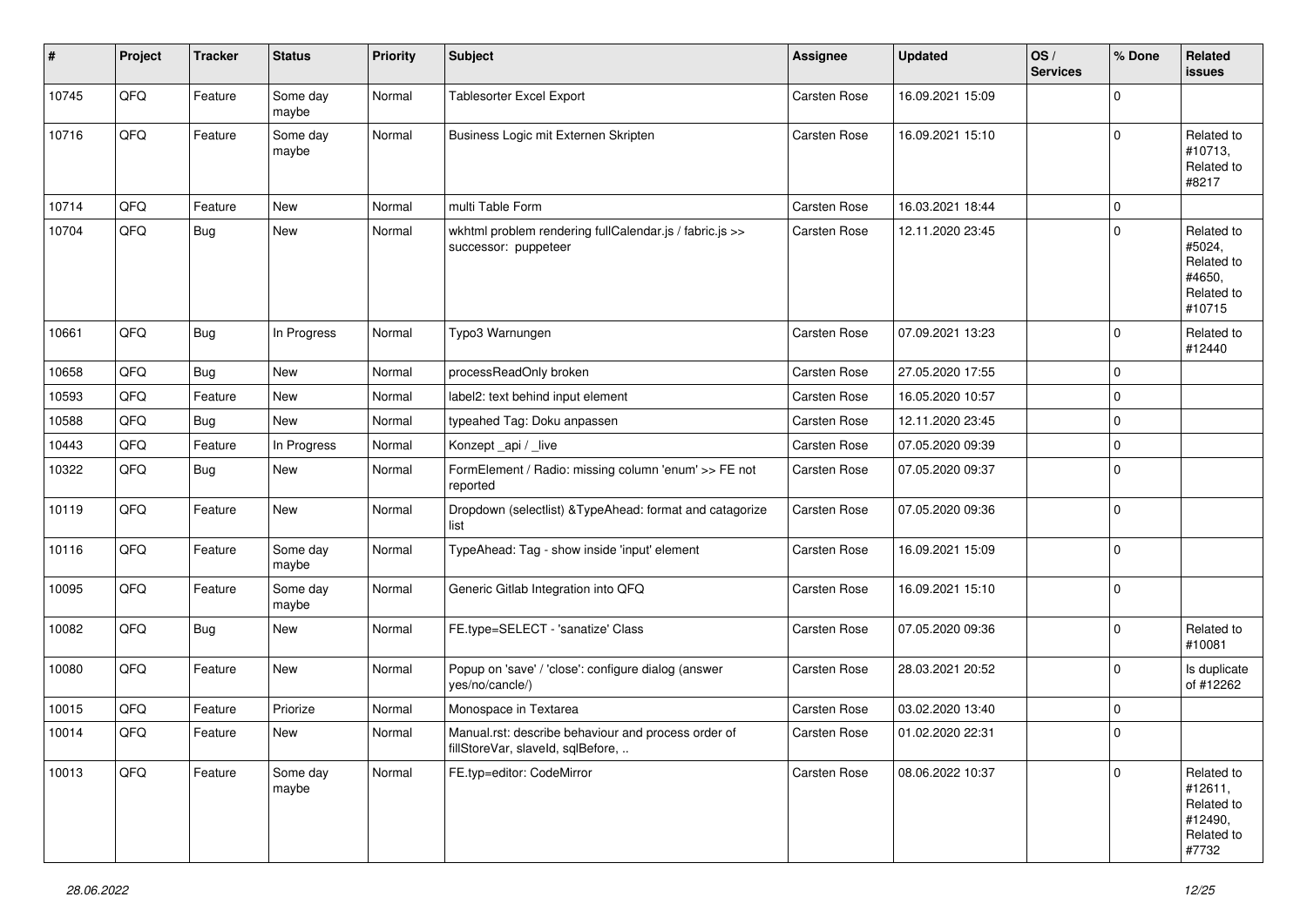| #     | Project | <b>Tracker</b> | <b>Status</b> | <b>Priority</b> | <b>Subject</b>                                                                                                                        | Assignee            | <b>Updated</b>   | OS/<br><b>Services</b> | % Done      | Related<br><b>issues</b>                                                |
|-------|---------|----------------|---------------|-----------------|---------------------------------------------------------------------------------------------------------------------------------------|---------------------|------------------|------------------------|-------------|-------------------------------------------------------------------------|
| 10012 | QFQ     | Feature        | Priorize      | Normal          | redirectAllMailTo: {{beEmail:T}}                                                                                                      | Carsten Rose        | 08.05.2021 09:54 |                        | U           | Related to<br>#12412,<br>Related to<br>#12413,<br>Related to<br>#10011  |
| 10011 | QFQ     | Feature        | Priorize      | Normal          | Offer new STORE_TYPO3 Variable 'beUser', 'beEmail'                                                                                    | Carsten Rose        | 08.05.2021 09:51 |                        | $\Omega$    | Related to<br>#10012,<br>Related to<br>#12511                           |
| 10005 | QFQ     | Feature        | Priorize      | Normal          | Report / special column name:  AS _calendar                                                                                           | Carsten Rose        | 03.06.2020 17:28 |                        | $\Omega$    |                                                                         |
| 9983  | QFQ     | Feature        | <b>New</b>    | Normal          | Report Notation: new keyword 'range'                                                                                                  | Carsten Rose        | 01.02.2020 15:55 |                        | $\Omega$    |                                                                         |
| 9975  | QFQ     | Bug            | Priorize      | Normal          | Dropdown Menu: 'r:3' broken                                                                                                           | <b>Carsten Rose</b> | 01.02.2020 10:13 |                        | $\Omega$    |                                                                         |
| 9968  | QFQ     | Feature        | Priorize      | Normal          | Tooltip in Links for Developer                                                                                                        | Carsten Rose        | 01.02.2020 23:17 |                        | $\Omega$    |                                                                         |
| 9958  | QFQ     | <b>Bug</b>     | Priorize      | Normal          | Broken subrecord query: no error message                                                                                              | Carsten Rose        | 05.02.2021 15:15 |                        | $\Omega$    |                                                                         |
| 9947  | QFQ     | <b>Bug</b>     | Priorize      | Normal          | Unwanted error message if missing 'typeAheadSqlPrefetch'                                                                              | <b>Carsten Rose</b> | 01.02.2020 10:13 |                        | $\Omega$    |                                                                         |
| 9928  | QFQ     | Feature        | Priorize      | Normal          | SpecialColumnName: a) Deprecated: ' AS "_+tag " ', b)<br>New: ' AS "_ <tag1><tag2>"</tag2></tag1>                                     | Carsten Rose        | 01.02.2020 23:17 |                        | $\Omega$    | Related to<br>#9929                                                     |
| 9927  | QFQ     | Feature        | New           | Normal          | QFQ Update: a) Update nur machen wenn BE User<br>eingeloggt ist., b) Bei Fehler genaue Meldung welcher<br>Updateschritt Probleme hat. | Carsten Rose        | 22.01.2020 12:59 |                        | $\Omega$    |                                                                         |
| 9900  | QFQ     | Feature        | Priorize      | Normal          | Generic API Call: tt-content record >> JSON                                                                                           | Carsten Rose        | 01.02.2020 10:13 |                        | $\mathbf 0$ |                                                                         |
| 9862  | QFQ     | <b>Bug</b>     | Priorize      | Normal          | Failed writing to sql mail qfq.log should throw an exception                                                                          | <b>Carsten Rose</b> | 01.02.2020 10:13 |                        | $\Omega$    |                                                                         |
| 9834  | QFQ     | <b>Bug</b>     | Priorize      | Normal          | Input elements with tag 'disabled' are missing on<br>form-submit: server option 'processReadOnly' broken                              | Carsten Rose        | 07.12.2021 16:43 |                        | $\Omega$    | Related to<br>#9691,<br>Related to<br>#5305, Has<br>duplicate<br>#12331 |
| 9811  | QFQ     | Feature        | <b>New</b>    | Normal          | Report: tag every n'th row                                                                                                            | Carsten Rose        | 01.02.2020 23:22 |                        | $\Omega$    |                                                                         |
| 9783  | QFQ     | Bug            | <b>New</b>    | Normal          | Email with special characters                                                                                                         | Carsten Rose        | 01.02.2020 23:22 |                        | $\Omega$    |                                                                         |
| 9781  | QFQ     | Feature        | New           | Normal          | Button: CSS class to make buttons smaller                                                                                             | Carsten Rose        | 01.02.2020 23:22 |                        | $\Omega$    |                                                                         |
| 9777  | QFQ     | Feature        | <b>New</b>    | Normal          | Logging QFQ Variables                                                                                                                 | Carsten Rose        | 16.12.2019 17:17 |                        | $\Omega$    |                                                                         |
| 9773  | QFQ     | <b>Bug</b>     | <b>New</b>    | Normal          | form.parameter.formModeGlobal=requiredOff                                                                                             | Carsten Rose        | 01.02.2020 15:56 |                        | $\Omega$    |                                                                         |
| 9707  | QFQ     | Feature        | <b>New</b>    | Normal          | SIP security: encode pageld and check pageld on decode                                                                                | Carsten Rose        | 01.02.2020 23:22 |                        | $\Omega$    |                                                                         |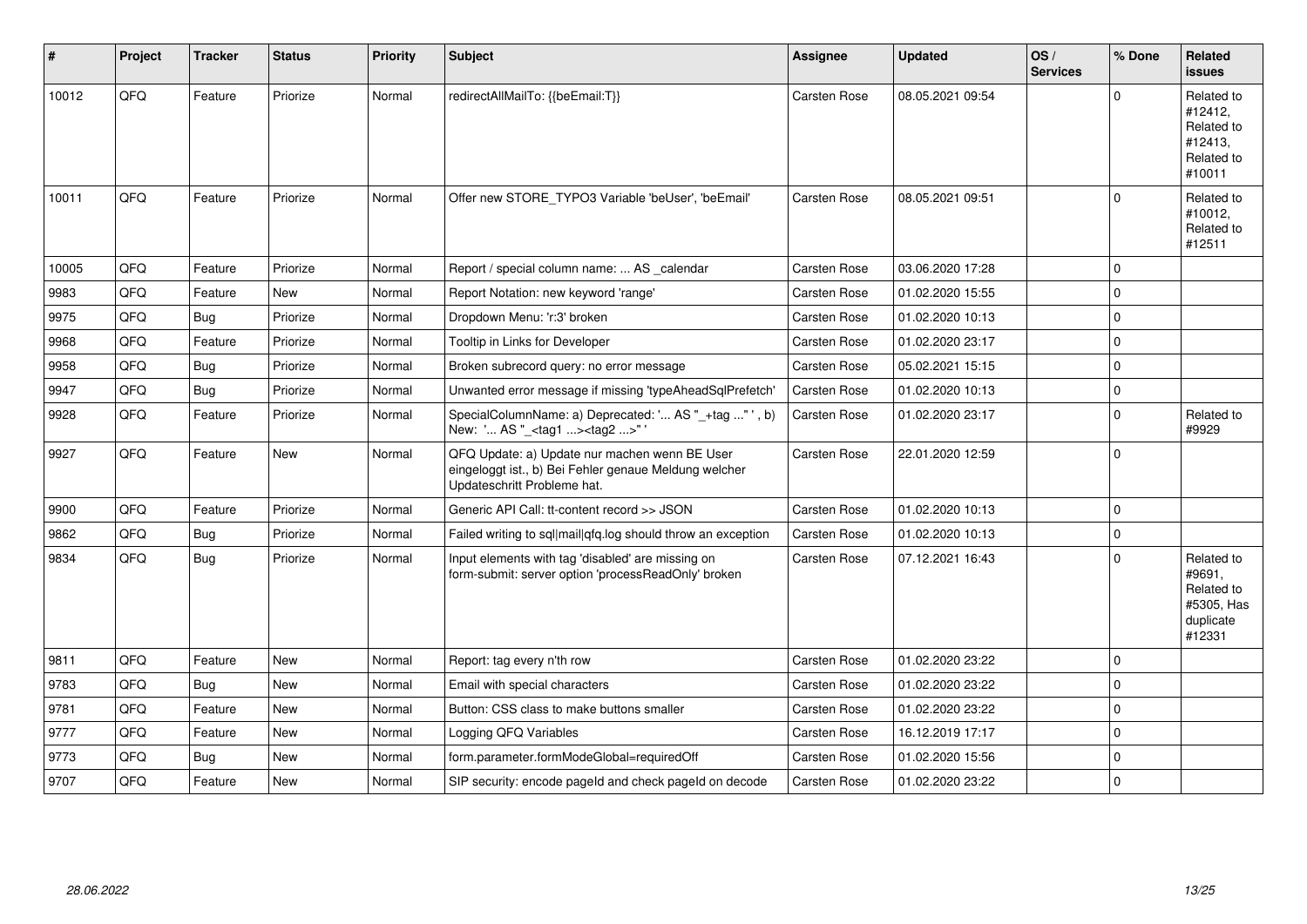| #    | Project        | <b>Tracker</b> | <b>Status</b>     | <b>Priority</b> | Subject                                                                         | <b>Assignee</b>     | <b>Updated</b>   | OS/<br><b>Services</b> | % Done      | Related<br><b>issues</b>                                             |
|------|----------------|----------------|-------------------|-----------------|---------------------------------------------------------------------------------|---------------------|------------------|------------------------|-------------|----------------------------------------------------------------------|
| 9706 | QFQ            | Feature        | <b>New</b>        | Normal          | Multi File Upload (hidden template group)                                       | <b>Carsten Rose</b> | 01.02.2020 23:22 |                        | $\Omega$    | Related to<br>#7521,<br>Related to<br>#5562,<br>Related to<br>#13330 |
| 9704 | QFQ            | Feature        | Some day<br>maybe | Normal          | Thumbnails Generieren beim Splitten von PDF Files                               | Carsten Rose        | 11.12.2019 16:01 |                        | $\mathbf 0$ |                                                                      |
| 9669 | QFQ            | <b>Bug</b>     | Some day<br>maybe | Normal          | Checkbox / Template Group: radio/checkbox visible broken<br>after 'add'         | Carsten Rose        | 16.06.2021 13:47 |                        | $\mathbf 0$ | Related to<br>#8091                                                  |
| 9668 | QFQ            | Feature        | Priorize          | Normal          | Form.mode: rename 'hidden' to 'hide'                                            | Carsten Rose        | 05.05.2021 22:14 |                        | $\Omega$    | Related to<br>#6437                                                  |
| 9602 | QFQ            | Feature        | New               | Normal          | Form definition as JSON                                                         | Carsten Rose        | 01.02.2020 23:21 |                        | $\mathbf 0$ | Related to<br>#9600                                                  |
| 9579 | QFQ            | Feature        | Some day<br>maybe | Normal          | Multiform with Process Row                                                      | Carsten Rose        | 11.12.2019 16:01 |                        | 0           |                                                                      |
| 9537 | QFQ            | Feature        | <b>New</b>        | Normal          | FormEditor: Edit fieldset in FrontEnd                                           | Carsten Rose        | 01.02.2020 23:22 |                        | $\mathbf 0$ |                                                                      |
| 9533 | QFQ            | Bug            | <b>New</b>        | Normal          | FE.type=upload: Check in 'beforeSave' if upload is given                        | Carsten Rose        | 01.02.2020 23:22 |                        | $\mathbf 0$ | Related to<br>#11523                                                 |
| 9394 | QFQ            | Feature        | Priorize          | Normal          | REST: allow for non numerical ids in get requests                               | Carsten Rose        | 05.05.2021 22:10 |                        | $\mathbf 0$ |                                                                      |
| 9352 | QFQ            | Feature        | New               | Normal          | FE 'Native' fire slaveld, sqlAfter, sqlIns                                      | Carsten Rose        | 01.02.2020 23:22 |                        | 0           |                                                                      |
| 9348 | QFQ            | Feature        | New               | Normal          | defaultThumbnailSize: pre render thumbnails                                     | Carsten Rose        | 12.06.2021 09:05 |                        | $\mathbf 0$ |                                                                      |
| 9346 | QFQ            | Feature        | Priorize          | Normal          | beforeSave: check if an upload is given                                         | Carsten Rose        | 11.06.2021 21:18 |                        | $\Omega$    |                                                                      |
| 9317 | QFQ            | Bug            | New               | Normal          | FE.type=note: with dynamic show/hidden an empty label<br>causes trouble         | Carsten Rose        | 01.02.2020 23:22 |                        | 0           |                                                                      |
| 9281 | QFQ            | Bug            | Some day<br>maybe | Normal          | Allow STRICT_TRANS_TABLES                                                       | Carsten Rose        | 02.01.2021 18:43 |                        | 0           |                                                                      |
| 9221 | QFQ            | Feature        | <b>New</b>        | Normal          | typeAhead: Zeichenlimite ausschalten                                            | Carsten Rose        | 08.05.2021 17:06 |                        | $\mathbf 0$ |                                                                      |
| 9208 | QFQ            | Feature        | New               | Normal          | Manage 'recent' records                                                         | Carsten Rose        | 01.02.2020 23:22 |                        | $\Omega$    |                                                                      |
| 9177 | QFQ            | Bug            | New               | Normal          | Bug? QFQ tries to save an action FE, which has real<br>existing column name     | Carsten Rose        | 01.02.2020 23:22 |                        | $\mathbf 0$ |                                                                      |
| 9136 | QFQ            | Feature        | New               | Normal          | Create ZIP files with dynamic PDFs                                              | Carsten Rose        | 01.02.2020 23:22 |                        | 0           |                                                                      |
| 9129 | QFG            | Feature        | New               | Normal          | sqlValidate: Message as notification, not as error                              | Carsten Rose        | 01.02.2020 23:22 |                        | 0           | Related to<br>#9128                                                  |
| 9128 | QFQ            | Feature        | New               | Normal          | Error Message: not replaced variables- a) replace back to<br>'{{', b) underline | Carsten Rose        | 01.02.2020 23:22 |                        | 0           | Related to<br>#9129                                                  |
| 9127 | QFQ            | Bug            | New               | Normal          | Error Message: change 'roll over' color - text not readable                     | Carsten Rose        | 01.02.2020 23:22 |                        | 0           |                                                                      |
| 9077 | $\mathsf{QFQ}$ | Bug            | New               | Normal          | typeAheadSql: report broken SQL                                                 | Carsten Rose        | 01.02.2020 23:22 |                        | $\mathbf 0$ |                                                                      |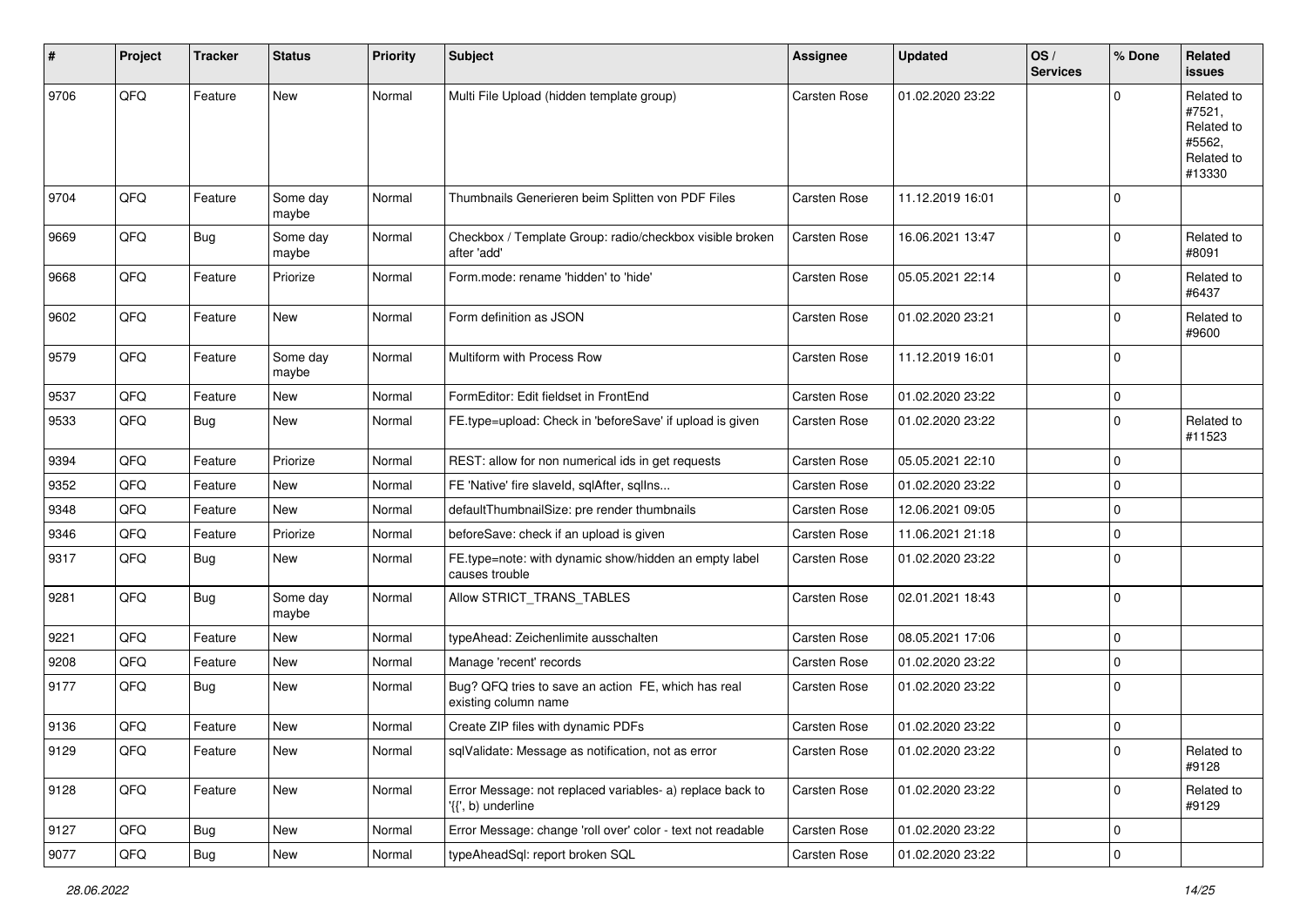| $\sharp$ | Project | <b>Tracker</b> | <b>Status</b>     | <b>Priority</b> | <b>Subject</b>                                                                                         | Assignee            | <b>Updated</b>   | OS/<br><b>Services</b> | % Done       | Related<br><b>issues</b> |
|----------|---------|----------------|-------------------|-----------------|--------------------------------------------------------------------------------------------------------|---------------------|------------------|------------------------|--------------|--------------------------|
| 9013     | QFQ     | <b>Bug</b>     | <b>New</b>        | Normal          | Error in Twig template not handled                                                                     | Carsten Rose        | 20.10.2021 13:43 |                        | $\Omega$     |                          |
| 8975     | QFQ     | Feature        | <b>New</b>        | Normal          | Report Notation: 2.0                                                                                   | Carsten Rose        | 01.02.2020 23:22 |                        | $\Omega$     | Related to<br>#8963      |
| 8963     | QFQ     | Feature        | Priorize          | Normal          | Setting values in a store: flexible way                                                                | Carsten Rose        | 05.05.2021 22:10 |                        | $\Omega$     | Related to<br>#8975      |
| 8894     | QFQ     | Feature        | Some day<br>maybe | Normal          | Documentation Tags Usable in QFQ Application                                                           | Carsten Rose        | 11.12.2019 16:01 |                        | $\Omega$     |                          |
| 8892     | QFQ     | Feature        | Some day<br>maybe | Normal          | Display and Edit SQL Comments in Form Editor                                                           | Carsten Rose        | 11.12.2019 16:01 |                        | $\mathbf 0$  |                          |
| 8806     | QFQ     | Feature        | <b>New</b>        | Normal          | <b>SQL Function nl2br</b>                                                                              | Carsten Rose        | 01.02.2020 23:22 |                        | $\Omega$     |                          |
| 8719     | QFQ     | Feature        | <b>New</b>        | Normal          | extraButtonLock: add support for 0/1                                                                   | Carsten Rose        | 01.02.2020 23:22 |                        | $\mathbf 0$  |                          |
| 8702     | QFQ     | Feature        | <b>New</b>        | Normal          | Load Record which is locked: missing user info                                                         | Carsten Rose        | 11.12.2019 16:16 |                        | $\Omega$     | Related to<br>#9789      |
| 8586     | QFQ     | Feature        | Some day<br>maybe | Normal          | QFQ: Enhance Error message for 'record not found'                                                      | Carsten Rose        | 16.09.2021 15:10 |                        | $\Omega$     |                          |
| 8585     | QFQ     | Feature        | Priorize          | Normal          | Enhance Error message for 'unknown form'                                                               | Carsten Rose        | 01.02.2020 10:13 |                        | $\Omega$     |                          |
| 8584     | QFQ     | Feature        | Priorize          | Normal          | FE 'Action' - never assign to Container (except Template<br>Group)                                     | Carsten Rose        | 01.02.2020 10:13 |                        | $\Omega$     |                          |
| 8520     | QFQ     | Feature        | Some day<br>maybe | Normal          | Bring QFQ to Composer                                                                                  | Carsten Rose        | 16.09.2021 15:10 |                        | $\Omega$     |                          |
| 8336     | QFQ     | Feature        | <b>New</b>        | Normal          | Form > modified > Close New: a) Optional disable popup, b)<br>custom text, c) mode on save: close stay | Carsten Rose        | 01.02.2020 23:22 |                        | $\mathbf{0}$ | Related to<br>#8335      |
| 8277     | QFQ     | Feature        | Priorize          | Normal          | fe.parameter.default=                                                                                  | Carsten Rose        | 01.02.2020 23:17 |                        | $\Omega$     | Related to<br>#8113      |
| 8217     | QFQ     | Feature        | <b>New</b>        | Normal          | if-elseif-else construct                                                                               | Carsten Rose        | 16.03.2021 18:41 |                        | $\Omega$     | Related to<br>#10716     |
| 8187     | QFQ     | Feature        | <b>New</b>        | Normal          | Subrecord: enable/hide new button - make new/edit/delete<br>customizeable.                             | <b>Carsten Rose</b> | 06.03.2021 18:44 |                        | $\Omega$     | Related to<br>#11326     |
| 8106     | QFQ     | Bug            | Some day<br>maybe | Normal          | Dynamic Update: Feld kann nicht auf empty zurückgesetzt<br>werden                                      | Carsten Rose        | 11.12.2019 16:01 |                        | $\Omega$     |                          |
| 8101     | QFQ     | Feature        | Some day<br>maybe | Normal          | Password hash: support further hashing methods                                                         | Carsten Rose        | 16.09.2021 15:10 |                        | $\Omega$     |                          |
| 8089     | QFQ     | Feature        | New               | Normal          | Copy/Paste for FormElements                                                                            | Carsten Rose        | 01.02.2020 23:22 |                        | $\mathbf 0$  |                          |
| 8049     | QFQ     | Bug            | <b>New</b>        | Normal          | FE.type=note, column 'value': text moves some pixel to top<br>after save                               | Carsten Rose        | 01.02.2020 23:22 |                        | $\Omega$     |                          |
| 8044     | QFQ     | Feature        | Priorize          | Normal          | Transaction: a) Form, b) Report                                                                        | Carsten Rose        | 05.05.2021 22:14 |                        | $\Omega$     | Related to<br>#8043      |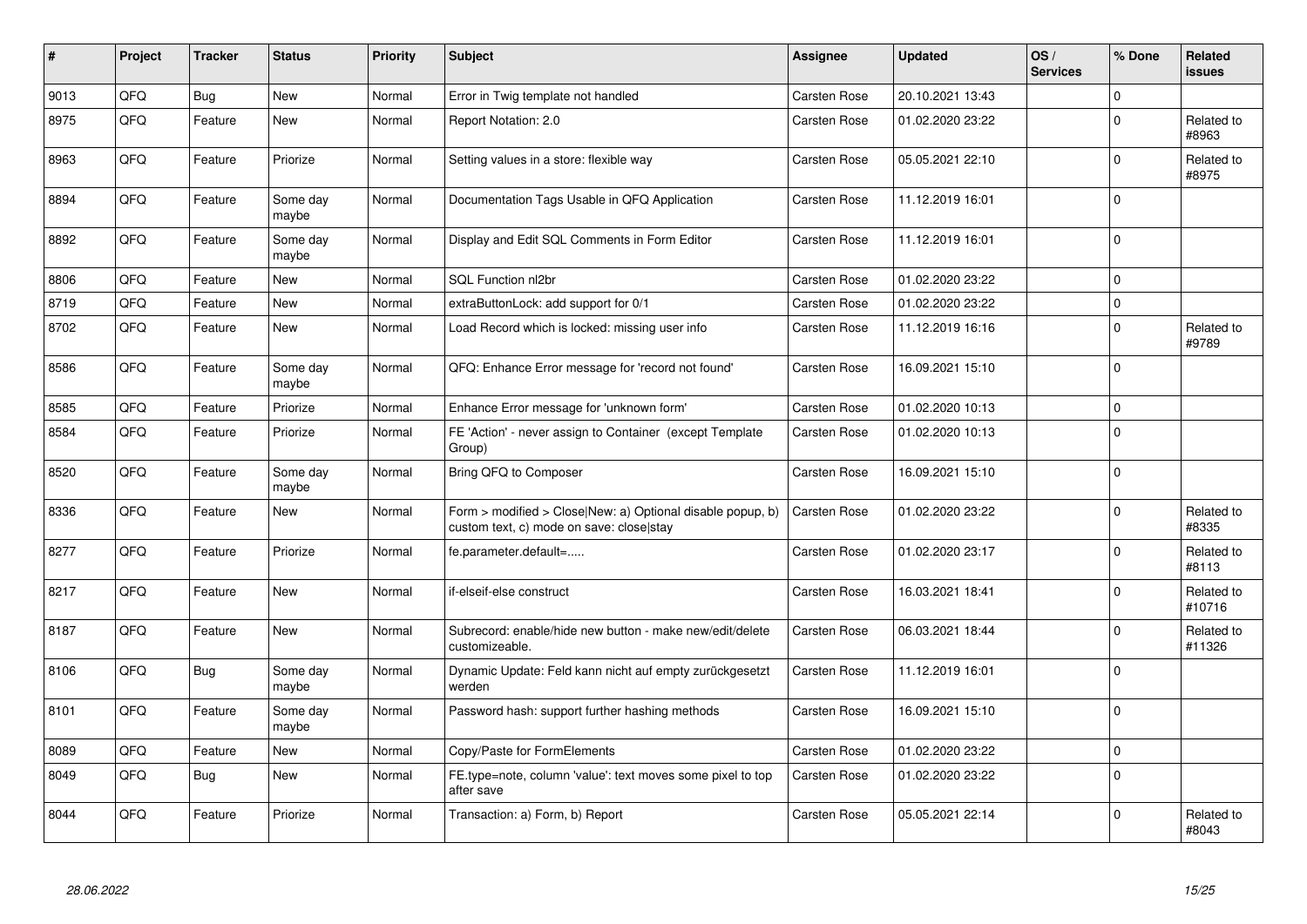| ∦    | Project | <b>Tracker</b> | <b>Status</b> | <b>Priority</b> | <b>Subject</b>                                                                                        | Assignee            | <b>Updated</b>   | OS/<br><b>Services</b> | % Done      | Related<br>issues    |
|------|---------|----------------|---------------|-----------------|-------------------------------------------------------------------------------------------------------|---------------------|------------------|------------------------|-------------|----------------------|
| 8037 | QFQ     | Bug            | Priorize      | Normal          | FE.type=upload (advanced mode): {{slaveId:V}} missing<br>during dynamic update                        | <b>Carsten Rose</b> | 01.02.2020 10:13 |                        | $\Omega$    |                      |
| 8034 | QFQ     | Feature        | Priorize      | Normal          | FormElement 'data': 22.22.2222 should not be accepted                                                 | <b>Carsten Rose</b> | 01.02.2020 10:13 |                        | 0           |                      |
| 7924 | QFQ     | Feature        | <b>New</b>    | Normal          | Radio/Checkbox with Tooltip                                                                           | Carsten Rose        | 01.02.2020 23:22 |                        | 0           |                      |
| 7920 | QFQ     | Feature        | New           | Normal          | FE: Syntax Highlight, Zeinlenumbruch                                                                  | Carsten Rose        | 01.02.2020 10:03 |                        | $\Omega$    |                      |
| 7890 | QFQ     | Bug            | New           | Normal          | FormElement 'required': extraButtonInfo not aligned                                                   | Carsten Rose        | 11.06.2021 21:17 |                        | $\Omega$    | Related to<br>#11517 |
| 7812 | QFQ     | Feature        | <b>New</b>    | Normal          | FE 'Subrecord' - new option 'subrecordShowFilter',<br>'subrecordPaging'                               | Carsten Rose        | 01.02.2020 23:22 |                        | $\Omega$    |                      |
| 7795 | QFQ     | Bug            | New           | Normal          | Readonly Form: Typeahead-Felder                                                                       | Carsten Rose        | 01.02.2020 23:22 |                        | $\mathbf 0$ |                      |
| 7685 | QFQ     | Bug            | New           | Normal          | Open FormElement from QFQ error message and save<br>modified record: error about missing {{formId:F}} | Carsten Rose        | 01.02.2020 23:22 |                        | $\Omega$    |                      |
| 7683 | QFQ     | Feature        | New           | Normal          | Special column names in '{{ SELECT  AS _link }}' should<br>be detected                                | Carsten Rose        | 01.02.2020 23:21 |                        | 0           |                      |
| 7681 | QFQ     | Feature        | <b>New</b>    | Normal          | Optional switch off 'check for modified record'                                                       | <b>Carsten Rose</b> | 01.02.2020 23:21 |                        | 0           |                      |
| 7660 | QFQ     | Feature        | New           | Normal          | IMAP: import mails to DB, move / delete mails                                                         | Carsten Rose        | 01.02.2020 09:52 |                        | $\Omega$    |                      |
| 7656 | QFQ     | <b>Bug</b>     | Priorize      | Normal          | FE with required, 'pattern' and 'extraButtonLock': always<br>complain about missing value             | Carsten Rose        | 01.02.2020 10:13 |                        | $\Omega$    |                      |
| 7630 | QFQ     | Feature        | Priorize      | Normal          | detailed error message for simple upload                                                              | Carsten Rose        | 01.02.2020 10:13 |                        | $\Omega$    |                      |
| 7616 | QFQ     | <b>Bug</b>     | Priorize      | Normal          | Selectlist with Enum & Dynamic Update                                                                 | Carsten Rose        | 01.02.2020 10:13 |                        | 0           |                      |
| 7574 | QFQ     | Bug            | New           | Normal          | Substitute error: form element not reported / dont parse<br>Form.note                                 | Carsten Rose        | 01.02.2020 23:21 |                        | $\Omega$    |                      |
| 7547 | QFQ     | Bug            | New           | Normal          | Error Message in afterSave: wrong parameter column<br>reported                                        | Carsten Rose        | 01.02.2020 23:22 |                        | $\Omega$    |                      |
| 7524 | QFQ     | Bug            | New           | Normal          | QFQ throws a 'General Error' if 'fileadmin/protected/log/' is<br>not writeable                        | Carsten Rose        | 01.02.2020 23:22 |                        | $\Omega$    |                      |
| 7522 | QFQ     | Feature        | Priorize      | Normal          | Inserting default index.html to folder (Avoid Apache<br>Indexing)                                     | Carsten Rose        | 01.02.2020 10:13 |                        | $\Omega$    |                      |
| 7521 | QFQ     | Feature        | <b>New</b>    | Normal          | TemplateGroup: fe.type=upload                                                                         | Carsten Rose        | 01.02.2020 23:21 |                        | 0           | Related to<br>#9706  |
| 7520 | QFQ     | Feature        | New           | Normal          | QR Code:  AS _qr ( AS _link)                                                                          | Carsten Rose        | 01.02.2020 23:22 |                        | $\Omega$    |                      |
| 7519 | QFQ     | Feature        | New           | Normal          | Select: Multi                                                                                         | Carsten Rose        | 01.02.2020 23:22 |                        | 0           |                      |
| 7513 | QFQ     | <b>Bug</b>     | New           | Normal          | Radios not correct aligned                                                                            | Carsten Rose        | 01.02.2020 23:22 |                        | $\mathbf 0$ |                      |
| 7512 | QFQ     | Bug            | New           | Normal          | FE: inputType=number >> 'pattern' is not respected                                                    | Carsten Rose        | 01.02.2020 23:22 |                        | 0           |                      |
| 7481 | QFQ     | Feature        | New           | Normal          | Detect 'BaseUrl' automatically                                                                        | Carsten Rose        | 01.02.2020 23:21 |                        | 0           |                      |
| 7480 | QFQ     | Feature        | New           | Normal          | Record History (Undo / Redo)                                                                          | <b>Carsten Rose</b> | 11.12.2019 16:16 |                        | 0           | Related to<br>#2361  |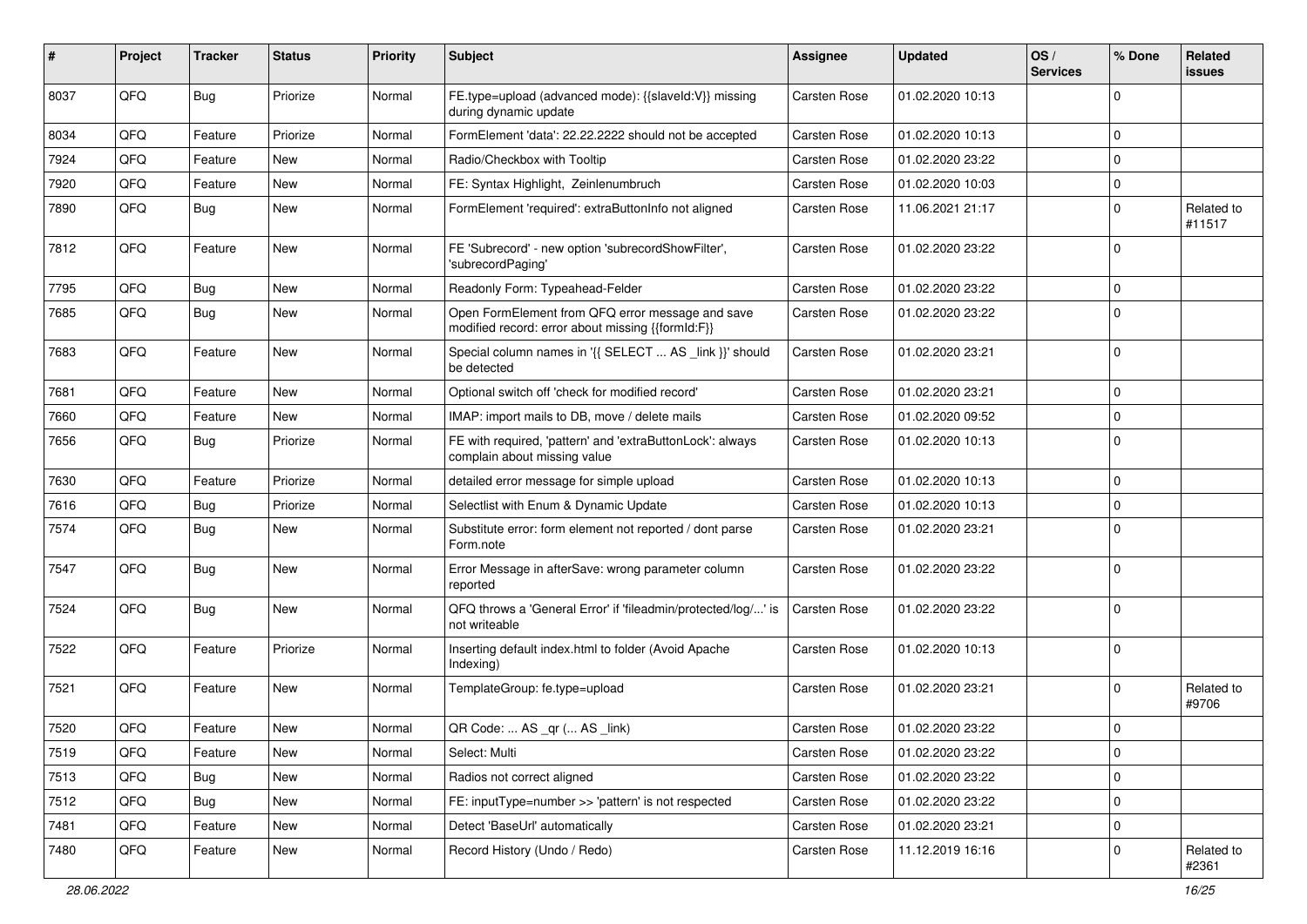| #    | Project | <b>Tracker</b> | <b>Status</b>     | <b>Priority</b> | <b>Subject</b>                                                                                                             | Assignee            | <b>Updated</b>   | OS/<br><b>Services</b> | % Done      | Related<br>issues         |
|------|---------|----------------|-------------------|-----------------|----------------------------------------------------------------------------------------------------------------------------|---------------------|------------------|------------------------|-------------|---------------------------|
| 7453 | QFQ     | Feature        | Some day<br>maybe | Normal          | import / export forms QFQ                                                                                                  | Carsten Rose        | 16.09.2021 15:10 |                        | $\Omega$    |                           |
| 7452 | QFQ     | Feature        | Some day<br>maybe | Normal          | automate deployment new QFQ version                                                                                        | Carsten Rose        | 16.09.2021 15:10 |                        | $\Omega$    |                           |
| 7342 | QFQ     | Feature        | New               | Normal          | add content = hide this                                                                                                    | Carsten Rose        | 01.02.2020 23:21 |                        | $\Omega$    |                           |
| 7336 | QFQ     | Feature        | Some day<br>maybe | Normal          | PDF Upload: disallow PDFs with specific Meta information                                                                   | Carsten Rose        | 11.12.2019 16:01 |                        | $\Omega$    |                           |
| 7290 | QFQ     | Feature        | Priorize          | Normal          | FormEditor: title as textarea if LEN(title)>60                                                                             | Carsten Rose        | 01.02.2020 10:13 |                        | $\mathbf 0$ | Blocked by<br>#7682       |
| 7280 | QFQ     | Feature        | New               | Normal          | recently used table                                                                                                        | Carsten Rose        | 01.02.2020 23:21 |                        | 0           |                           |
| 7261 | QFQ     | <b>Bug</b>     | <b>New</b>        | Normal          | Report pathFilename for user without path, only the filename                                                               | <b>Carsten Rose</b> | 01.02.2020 23:21 |                        | $\Omega$    |                           |
| 7239 | QFQ     | Feature        | New               | Normal          | TinyMCE: html tag whitelist                                                                                                | Carsten Rose        | 01.02.2020 23:21 |                        | 0           | Related to<br>#14320      |
| 7219 | QFQ     | <b>Bug</b>     | New               | Normal          | typeSheadSql / typeAheadSqlPrefetch: change to curly<br>braces                                                             | Carsten Rose        | 01.02.2020 23:21 |                        | $\Omega$    |                           |
| 7217 | QFQ     | Feature        | Priorize          | Normal          | Download: notice User if `_sip=?` is missing                                                                               | Carsten Rose        | 01.02.2020 10:13 |                        | $\Omega$    |                           |
| 7175 | QFQ     | Feature        | <b>New</b>        | Normal          | Upload: md5 hash as filename                                                                                               | Carsten Rose        | 01.02.2020 23:21 |                        | $\Omega$    |                           |
| 7119 | QFQ     | Feature        | <b>New</b>        | Normal          | Upload: scaleDownWidth, scaleDownHeight                                                                                    | Carsten Rose        | 01.02.2020 23:21 |                        | $\Omega$    |                           |
| 7109 | QFQ     | Feature        | New               | Normal          | Dynamic Updates: row/element hide                                                                                          | Carsten Rose        | 01.02.2020 23:22 |                        | $\Omega$    | Has<br>duplicate<br>#4081 |
| 7107 | QFQ     | Feature        | Some day<br>maybe | Normal          | Showcase Registration Tool: Anmeldung / Administration :<br>Liste Anmeldungen / Emaileinaldung                             | <b>Carsten Rose</b> | 11.12.2019 16:01 |                        | $\Omega$    |                           |
| 7102 | QFQ     | Feature        | New               | Normal          | Comment sign in report: '#' and '--'                                                                                       | Carsten Rose        | 01.02.2020 23:21 |                        | $\Omega$    |                           |
| 7099 | QFQ     | Feature        | New               | Normal          | Redesign FormEditor                                                                                                        | Carsten Rose        | 01.02.2020 23:21 |                        | 0           |                           |
| 7014 | QFQ     | Bug            | New               | Normal          | Sending invalid emails succeeds when<br>debug.redirectAllMailTo is set                                                     | Carsten Rose        | 01.02.2020 23:21 |                        | $\Omega$    |                           |
| 7002 | QFQ     | Bug            | New               | Normal          | Dynamic Update: row does not disappear / appear                                                                            | Carsten Rose        | 01.02.2020 23:22 |                        | $\Omega$    |                           |
| 6998 | QFQ     | Feature        | Priorize          | Normal          | Form: with debug=on show column information as tooltip of<br>column label                                                  | <b>Carsten Rose</b> | 01.02.2020 10:13 |                        | $\Omega$    |                           |
| 6912 | QFQ     | Bug            | New               | Normal          | error Message Var 'deadline' already set in SIP - in Form<br>with FE.value={{deadline:R:::{{deadlinePeriod:Y}}}}           | Carsten Rose        | 01.02.2020 23:21 |                        | $\Omega$    |                           |
| 6855 | QFQ     | Feature        | New               | Normal          | With {{feUser:U}}!={{feUser:T}}: Save / Delete: only possible<br>with {{feUserSave:U}}='yes' and '{{feUserDelete:U}}='yes' | Carsten Rose        | 01.02.2020 23:21 |                        | $\Omega$    |                           |
| 6765 | QFQ     | Feature        | <b>New</b>        | Normal          | Moeglichkeit via QFQ eigene Logs zu schreiben                                                                              | Carsten Rose        | 01.02.2020 23:21 |                        | $\Omega$    |                           |
| 6723 | QFQ     | Feature        | <b>New</b>        | Normal          | Report QFQ Installation and Version                                                                                        | <b>Carsten Rose</b> | 12.06.2021 09:07 |                        | $\Omega$    |                           |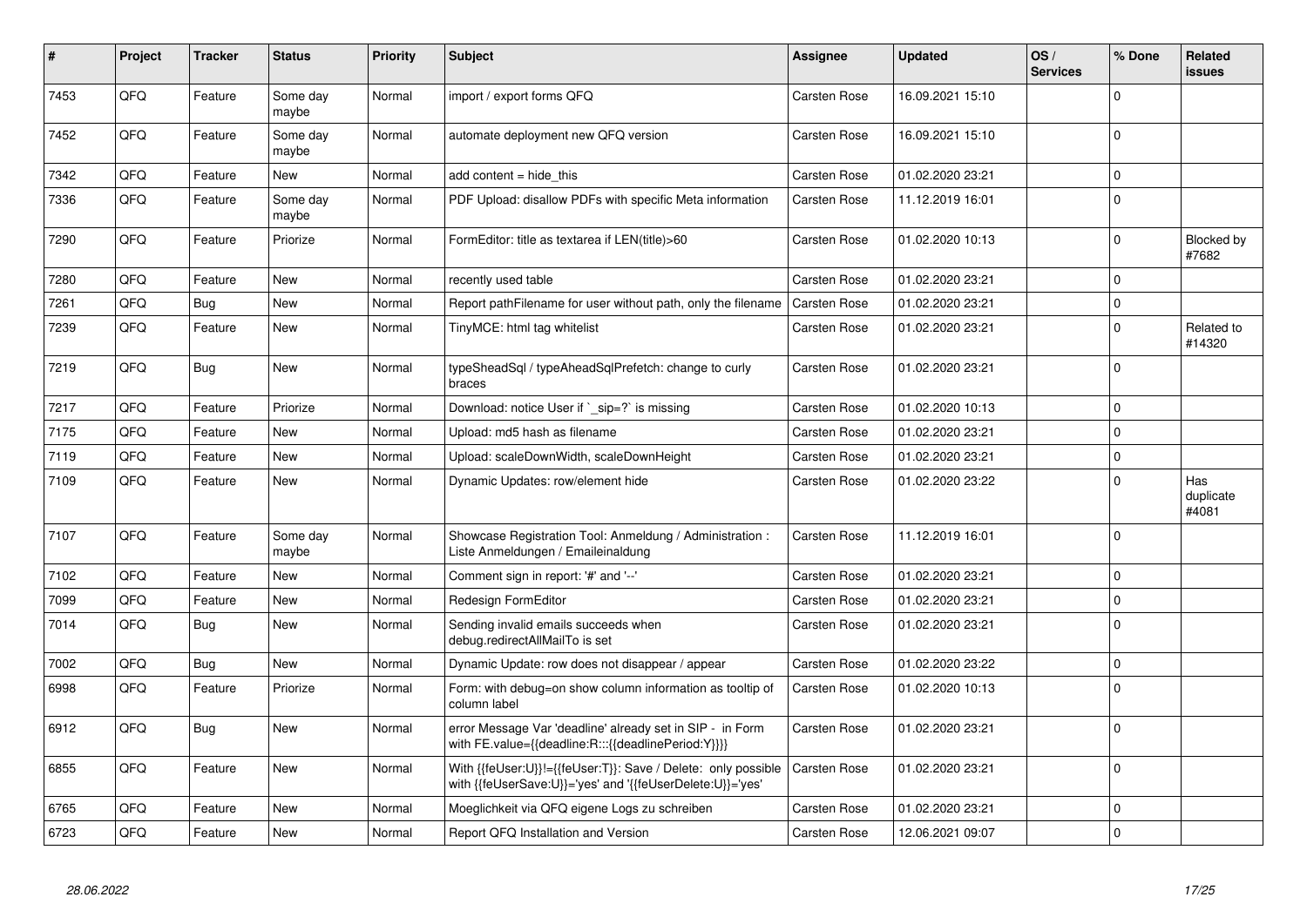| ∦    | Project | <b>Tracker</b> | <b>Status</b>     | <b>Priority</b> | <b>Subject</b>                                                                                        | Assignee     | <b>Updated</b>   | OS/<br><b>Services</b> | % Done      | Related<br>issues                           |
|------|---------|----------------|-------------------|-----------------|-------------------------------------------------------------------------------------------------------|--------------|------------------|------------------------|-------------|---------------------------------------------|
| 6715 | QFQ     | Feature        | Some day<br>maybe | Normal          | Code-Refactoring: dbArray vereinheitlichen                                                            | Carsten Rose | 11.12.2019 16:02 |                        | $\Omega$    |                                             |
| 6677 | QFQ     | Bug            | New               | Normal          | Error message FE Action Element: no/wrong FE reference<br>who cause the problem.                      | Carsten Rose | 01.02.2020 23:21 |                        | $\Omega$    |                                             |
| 6602 | QFQ     | Feature        | <b>New</b>        | Normal          | Formlet: in Report auf Mausklick ein mini-form oeffnen                                                | Carsten Rose | 11.12.2019 16:16 |                        | $\mathbf 0$ |                                             |
| 6594 | QFQ     | Feature        | New               | Normal          | Excel: on download, check if there is a valid sip                                                     | Carsten Rose | 01.02.2020 23:21 |                        | $\mathbf 0$ |                                             |
| 6574 | QFQ     | <b>Bug</b>     | Priorize          | Normal          | qfq.log: Fehlermeldung wurde angezeigt, aber nicht geloggt                                            | Carsten Rose | 01.02.2020 10:13 |                        | $\mathbf 0$ |                                             |
| 6483 | QFQ     | Bug            | New               | Normal          | R Store funktioniert nicht bei 'Report Notation' im FE                                                | Carsten Rose | 01.02.2020 23:21 |                        | $\Omega$    |                                             |
| 6462 | QFQ     | <b>Bug</b>     | New               | Normal          | File Upload: Nutzlose Fehlermeldung wenn Datei zu gross                                               | Carsten Rose | 01.02.2020 23:21 |                        | $\Omega$    | Related to<br>#6139                         |
| 6437 | QFQ     | Feature        | New               | Normal          | Neuer Mode Button bei FormElementen                                                                   | Carsten Rose | 01.02.2020 23:21 |                        | $\Omega$    | Related to<br>#9668,<br>Blocked by<br>#9678 |
| 6292 | QFQ     | Feature        | <b>New</b>        | Normal          | Download: File speichern mit Hash aber original Filename in<br>der Datenbank vermerken fuer Downloads | Carsten Rose | 01.02.2020 23:21 |                        | $\Omega$    |                                             |
| 6289 | QFQ     | Feature        | <b>New</b>        | Normal          | Form: Log                                                                                             | Carsten Rose | 01.02.2020 23:21 |                        | $\mathbf 0$ |                                             |
| 6261 | QFQ     | Feature        | <b>New</b>        | Normal          | Persistent SIP                                                                                        | Carsten Rose | 12.06.2021 09:07 |                        | $\mathbf 0$ | Related to<br>#10819                        |
| 6250 | QFQ     | Feature        | In Progress       | Normal          | Enhance layout: a) Subrecord, b) Subrecord-Title                                                      | Carsten Rose | 01.02.2020 23:22 |                        | $\Omega$    | Related to<br>#5391                         |
| 5991 | QFQ     | Bug            | Some day<br>maybe | Normal          | URLs with ' ' or long parameter are problematic                                                       | Carsten Rose | 01.02.2020 23:19 |                        | $\Omega$    |                                             |
| 5983 | QFQ     | Feature        | Some day<br>maybe | Normal          | Form Submit (save & update): normalize date/-time FE                                                  | Carsten Rose | 01.02.2020 23:19 |                        | $\mathbf 0$ |                                             |
| 5942 | QFQ     | Feature        | Priorize          | Normal          | 'L' and 'type': append to links, generate via '_link' by using<br>'u:' .                              | Carsten Rose | 01.02.2020 10:13 |                        | $\mathbf 0$ |                                             |
| 5894 | QFQ     | Feature        | Feedback          | Normal          | Typeahead in Report: show/hide rows dynamically                                                       | Carsten Rose | 18.02.2022 08:50 |                        | $\mathbf 0$ | Related to<br>#5893,<br>Related to<br>#5885 |
| 5852 | QFQ     | Feature        | Some day<br>maybe | Normal          | Logging: mail.log / sql.log - im FE anzeigen und via AJAX<br>aktualisieren                            | Carsten Rose | 01.02.2020 23:19 |                        | $\Omega$    | Related to<br>#5885                         |
| 5782 | QFQ     | Feature        | New               | Normal          | NextCloud API                                                                                         | Carsten Rose | 01.02.2020 10:02 |                        | 0           |                                             |
| 5768 | QFQ     | <b>Bug</b>     | Some day<br>maybe | Normal          | '{{pageLanguage:T}}' missing if QFQ is called via api                                                 | Carsten Rose | 01.02.2020 23:19 |                        | 0           |                                             |
| 5706 | QFQ     | <b>Bug</b>     | Some day<br>maybe | Normal          | upload: fileDestination needs to be sanatized                                                         | Carsten Rose | 01.02.2020 23:19 |                        | 0           |                                             |
| 5695 | QFG     | Feature        | In Progress       | Normal          | Multiform                                                                                             | Carsten Rose | 02.01.2021 18:38 |                        | 0           |                                             |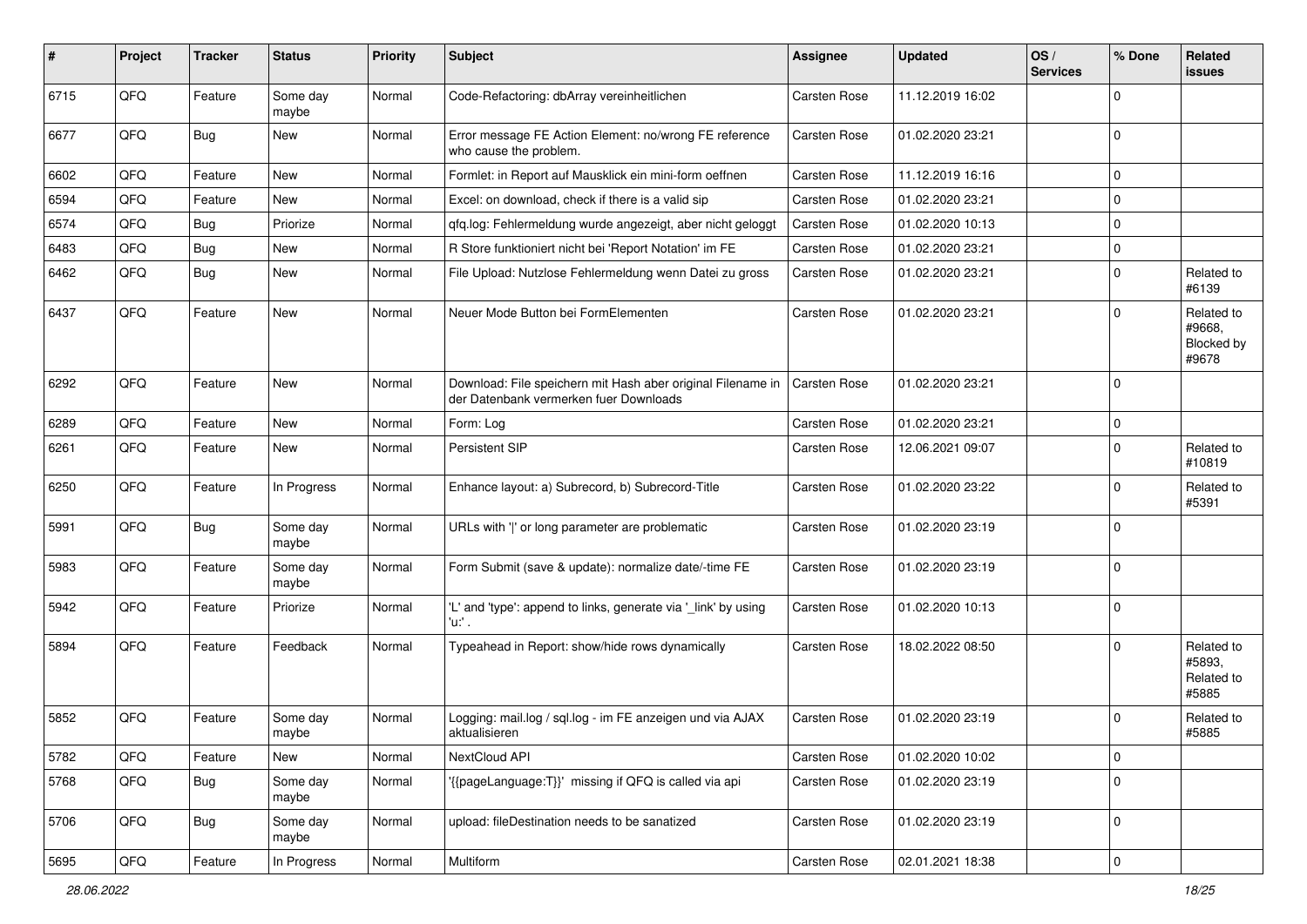| #    | Project | <b>Tracker</b> | <b>Status</b>     | <b>Priority</b> | <b>Subject</b>                                                                                                       | Assignee     | <b>Updated</b>   | OS/<br><b>Services</b> | % Done      | Related<br><b>issues</b>                       |
|------|---------|----------------|-------------------|-----------------|----------------------------------------------------------------------------------------------------------------------|--------------|------------------|------------------------|-------------|------------------------------------------------|
| 5665 | QFQ     | Feature        | Some day<br>maybe | Normal          | Versuch das '{{!' nicht mehr noetig ist.                                                                             | Carsten Rose | 01.02.2020 23:20 |                        | ∩           | Related to<br>#7432,<br>Related to<br>#7434    |
| 5579 | QFQ     | Feature        | Some day<br>maybe | Normal          | Enhance Doc / Presentation: variable type 'link column type'                                                         | Carsten Rose | 01.02.2020 23:19 |                        | $\Omega$    |                                                |
| 5576 | QFQ     | Bug            | <b>New</b>        | Normal          | Using MySQL 'DROP' requires privilege - wich is not really<br>necessary.                                             | Carsten Rose | 01.02.2020 23:21 |                        | $\mathbf 0$ |                                                |
| 5559 | QFQ     | <b>Bug</b>     | New               | Normal          | FE.type = Upload: 'accept' might contain variables                                                                   | Carsten Rose | 11.05.2020 21:23 |                        | $\Omega$    |                                                |
| 5557 | QFQ     | Bug            | Some day<br>maybe | Normal          | Form load: STORE RECORD filled, but should be empty                                                                  | Carsten Rose | 01.02.2020 23:19 |                        | $\Omega$    |                                                |
| 5548 | QFQ     | Feature        | Some day<br>maybe | Normal          | 801 Textfiles/Scriptfiles als Thumbnail                                                                              | Carsten Rose | 07.03.2022 16:26 |                        | $\mathbf 0$ |                                                |
| 5480 | QFQ     | Feature        | Some day<br>maybe | Normal          | QFQ: Dokumentation mit Screenshots versehen                                                                          | Carsten Rose | 01.02.2020 23:20 |                        | $\mathbf 0$ | Related to<br>#9879                            |
| 5428 | QFQ     | Feature        | Some day<br>maybe | Normal          | secure thumbnail: late render on access.                                                                             | Carsten Rose | 01.02.2020 23:20 |                        | $\Omega$    |                                                |
| 5345 | QFQ     | Feature        | <b>New</b>        | Normal          | Report: UPDATE / INSERT / DELETE statements should<br>trigger subqueries, depending on the result.                   | Carsten Rose | 27.05.2020 16:11 |                        | $\mathbf 0$ |                                                |
| 5305 | QFQ     | Bug            | New               | Normal          | Upload FormElement: nicht disabled by readonly Form                                                                  | Carsten Rose | 16.06.2021 13:43 |                        | $\Omega$    | Related to<br>#9347,<br>Related to<br>#9834    |
| 5132 | QFQ     | Feature        | Some day<br>maybe | Normal          | Error Message sendmail missing attachment: more details                                                              | Carsten Rose | 01.02.2020 23:19 |                        | $\mathbf 0$ |                                                |
| 5131 | QFQ     | Feature        | New               | Normal          | Activate Spin Gear ('wait/busy' indicator) via LINK attribute                                                        | Carsten Rose | 01.02.2020 23:21 |                        | 0           |                                                |
| 5021 | QFQ     | Bug            | Some day<br>maybe | Normal          | FE.typ=extra - during save displays error 'datum2' already<br>filled in STORE_SIP - the value is stored nevertheless | Carsten Rose | 01.02.2020 23:19 |                        | $\Omega$    | Related to<br>#3875                            |
| 4956 | QFQ     | Feature        | Some day<br>maybe | Normal          | Sendmail: Benutzerdefinierte Headers                                                                                 | Carsten Rose | 11.12.2019 16:02 |                        | $\Omega$    |                                                |
| 4872 | QFQ     | Feature        | Some day<br>maybe | Normal          | Fields of Typo3 page available in STORE_TYPO3                                                                        | Carsten Rose | 01.02.2020 23:19 |                        | $\mathbf 0$ |                                                |
| 4869 | QFQ     | Feature        | Some day<br>maybe | Normal          | Dynamic Update (show, hide, readonly?, required?) for<br><b>Template Group Elements</b>                              | Carsten Rose | 01.02.2020 23:19 |                        | $\Omega$    | Related to<br>#4865                            |
| 4839 | QFQ     | Feature        | Some day<br>maybe | Normal          | qfq-handle in <head> Abschnitt</head>                                                                                | Carsten Rose | 11.12.2019 16:02 |                        | 0           |                                                |
| 4771 | QFQ     | <b>Bug</b>     | Some day<br>maybe | Normal          | qfq: select-down-values empty after save (edit-form for<br>program administrators)                                   | Carsten Rose | 01.02.2020 23:20 |                        | $\mathbf 0$ | Related to<br>#4549, Has<br>duplicate<br>#4282 |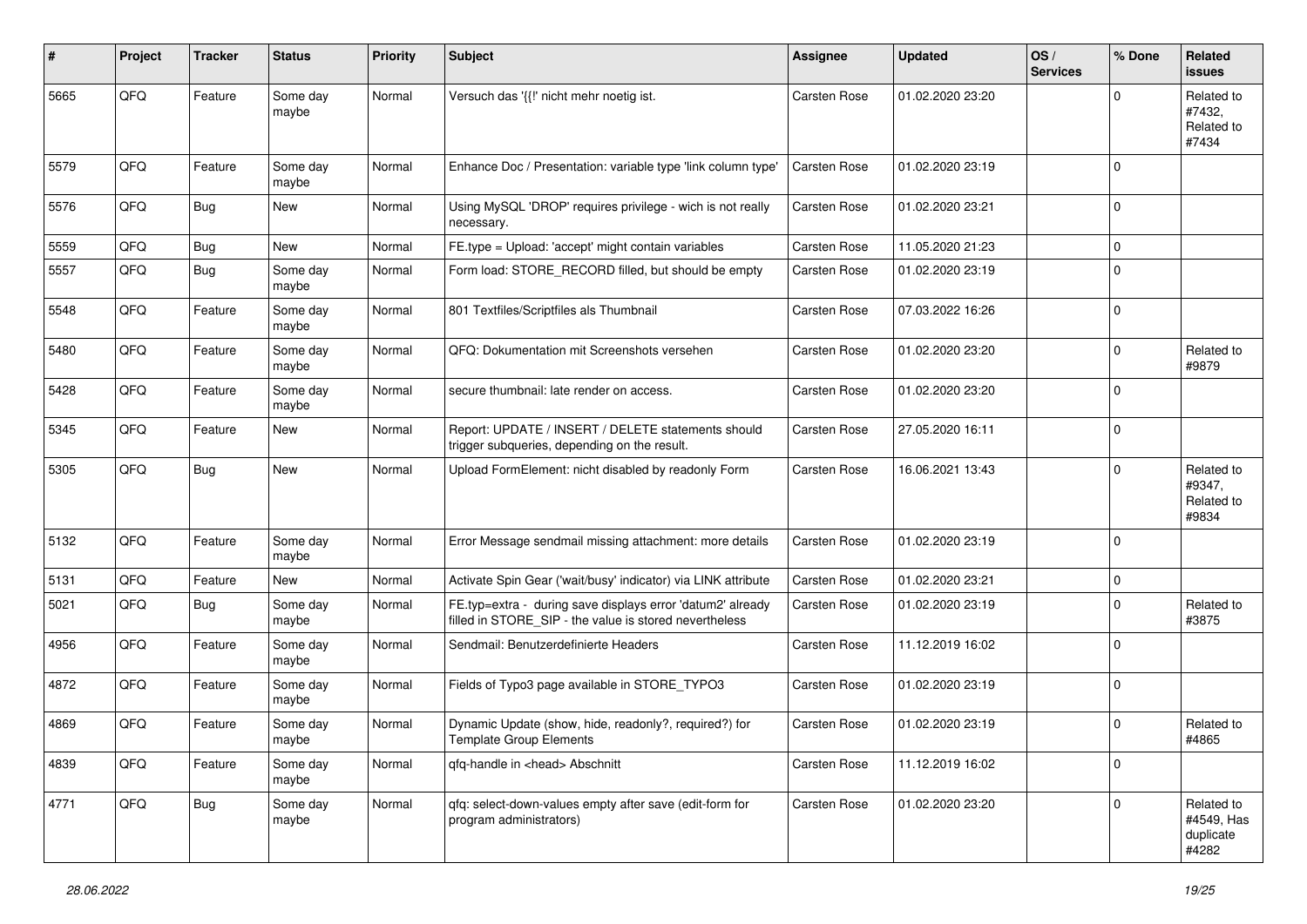| #    | Project | <b>Tracker</b> | <b>Status</b>     | <b>Priority</b> | <b>Subject</b>                                                                                                          | Assignee     | <b>Updated</b>   | OS/<br><b>Services</b> | % Done         | Related<br><b>issues</b>                    |
|------|---------|----------------|-------------------|-----------------|-------------------------------------------------------------------------------------------------------------------------|--------------|------------------|------------------------|----------------|---------------------------------------------|
| 4757 | QFQ     | Feature        | Some day<br>maybe | Normal          | Test subrecord: download links ok? Links ok?                                                                            | Carsten Rose | 01.02.2020 23:20 |                        | $\mathbf 0$    |                                             |
| 4756 | QFQ     | Bug            | <b>New</b>        | Normal          | Form dirty even nothing changes                                                                                         | Carsten Rose | 11.12.2019 16:16 |                        | $\mathbf 0$    |                                             |
| 4659 | QFQ     | Bug            | Some day<br>maybe | Normal          | infoButtonExtra                                                                                                         | Carsten Rose | 01.02.2020 23:20 |                        | $\mathbf 0$    |                                             |
| 4652 | QFQ     | Feature        | Some day<br>maybe | Normal          | UZH CD: Weiterleitung auf benutzerdefinierte 403/404 Seite                                                              | Carsten Rose | 01.02.2020 23:20 |                        | $\mathbf 0$    |                                             |
| 4651 | QFQ     | <b>Bug</b>     | Some day<br>maybe | Normal          | "Loading document" Modal wird angezeigt bei uzhcd type=2<br>Ansicht                                                     | Carsten Rose | 01.02.2020 23:20 |                        | $\Omega$       |                                             |
| 4650 | QFQ     | Feature        | Some day<br>maybe | Normal          | Convert html to doc/rtf                                                                                                 | Carsten Rose | 01.02.2020 23:20 |                        | $\mathbf 0$    | Related to<br>#10704                        |
| 4606 | QFQ     | Feature        | Some day<br>maybe | Normal          | link: qualifier to render bootstrap button                                                                              | Carsten Rose | 01.02.2020 23:19 |                        | $\mathbf 0$    |                                             |
| 4583 | QFQ     | Bug            | Some day<br>maybe | Normal          | Dynamic Update bei TypeAhead Feldern                                                                                    | Carsten Rose | 01.02.2020 23:19 |                        | $\overline{0}$ |                                             |
| 4549 | QFQ     | Bug            | Some day<br>maybe | Normal          | TemplateGroups: FE.type SELECT loose selected value<br>after save                                                       | Carsten Rose | 01.02.2020 23:20 |                        | $\Omega$       | Related to<br>#4548,<br>Related to<br>#4771 |
| 4528 | QFQ     | Bug            | Some day<br>maybe | Normal          | extraButtonLock mit SQLAhead Bug                                                                                        | Carsten Rose | 01.02.2020 23:19 |                        | 0              |                                             |
| 4413 | QFQ     | Feature        | New               | Normal          | fieldset: show/hidden, modeSql, dynamicUpdate                                                                           | Carsten Rose | 09.02.2022 15:19 |                        | $\mathbf 0$    |                                             |
| 4365 | QFQ     | Feature        | Some day<br>maybe | Normal          | Multi Language: new way of config                                                                                       | Carsten Rose | 01.02.2020 23:20 |                        | $\mathbf 0$    |                                             |
| 4349 | QFQ     | Feature        | Some day<br>maybe | Normal          | link download: downloaded external URL to<br>deliver/concatenate - check mimetipe and handle it correctly               | Carsten Rose | 11.12.2019 16:02 |                        | $\mathbf 0$    |                                             |
| 4343 | QFQ     | Feature        | Some day<br>maybe | Normal          | Link: Classifier to add 'attributes'                                                                                    | Carsten Rose | 01.02.2020 23:20 |                        | $\Omega$       | Related to<br>#14077                        |
| 4330 | QFQ     | Feature        | Some day<br>maybe | Normal          | Error Message: report missing {{ / }} in sqlUpdate, sqlInsert,<br>sqlDelete, sqlAfter, sqlBefore in FE action elements. | Carsten Rose | 01.02.2020 23:20 |                        | $\mathbf 0$    |                                             |
| 4328 | QFQ     | <b>Bug</b>     | Some day<br>maybe | Normal          | Error Message: Show FE name/number on problems in FE                                                                    | Carsten Rose | 01.02.2020 23:20 |                        | 0              |                                             |
| 4293 | QFQ     | Bug            | Some day<br>maybe | Normal          | Download broken if token 'd:' is missing - but no error<br>message                                                      | Carsten Rose | 11.12.2019 16:03 |                        | 0              | Related to<br>#7514                         |
| 4259 | QFQ     | Feature        | Some day<br>maybe | Normal          | Instant trigger a cron job                                                                                              | Carsten Rose | 11.12.2019 16:03 |                        | 0              |                                             |
| 4250 | QFG     | Feature        | New               | Normal          | AutoCron in QFQ via PHP                                                                                                 | Carsten Rose | 01.02.2020 23:21 |                        | $\mathbf 0$    | Related to<br>#3292,<br>Related to<br>#3291 |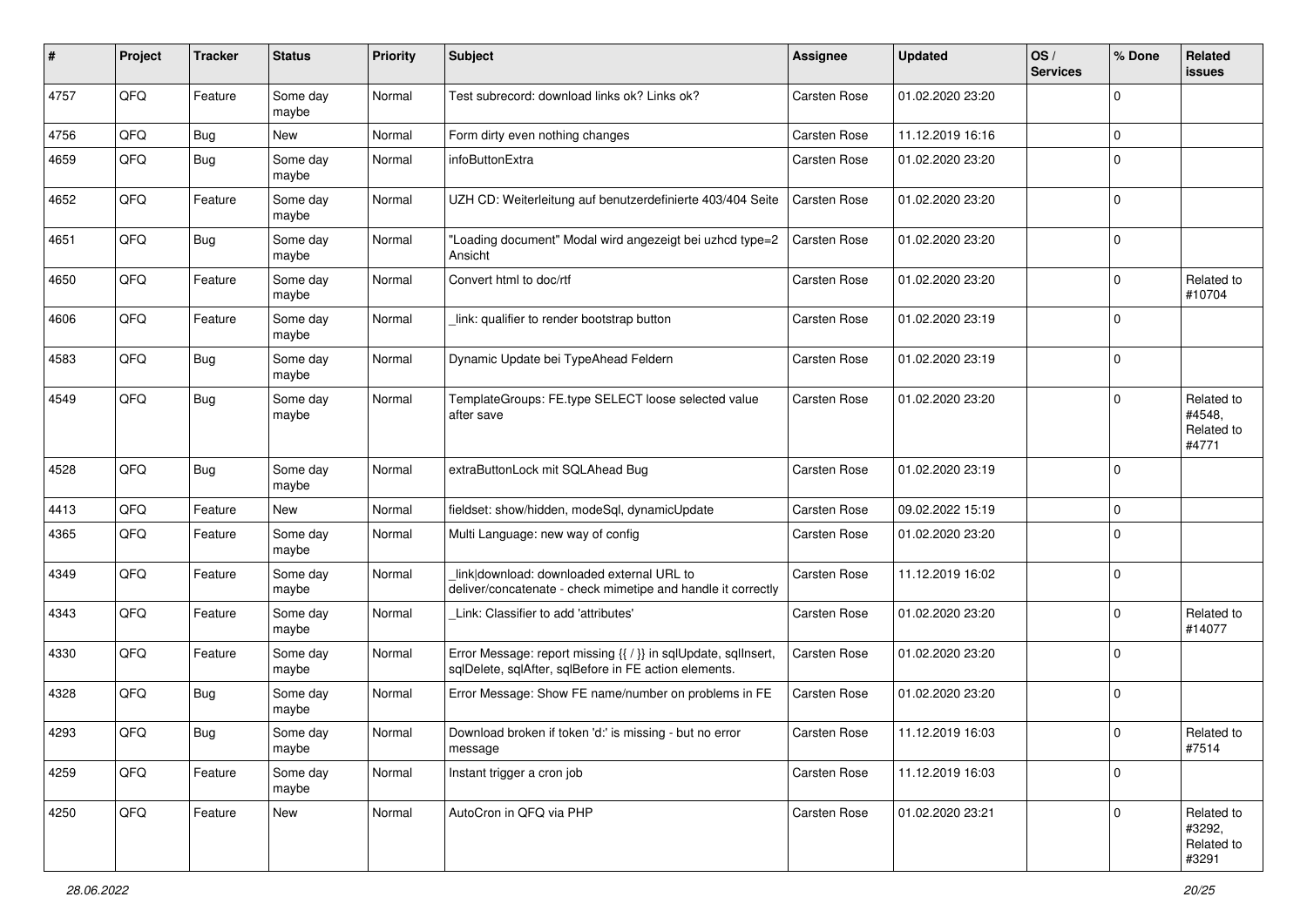| $\vert$ # | Project | <b>Tracker</b> | <b>Status</b>     | <b>Priority</b> | <b>Subject</b>                                                                                                                      | Assignee            | <b>Updated</b>   | OS/<br><b>Services</b> | % Done      | Related<br><b>issues</b>                    |
|-----------|---------|----------------|-------------------|-----------------|-------------------------------------------------------------------------------------------------------------------------------------|---------------------|------------------|------------------------|-------------|---------------------------------------------|
| 4197      | QFQ     | Feature        | Some day<br>maybe | Normal          | Unit Test fuer JSON Stream von QuickFormQuery.php ><br>doForm()                                                                     | Carsten Rose        | 11.12.2019 16:03 |                        | $\Omega$    |                                             |
| 4092      | QFQ     | Bug            | Some day<br>maybe | Normal          | 1) Logging verbessern wann welches FE warum ausgefuehrt<br>wird, 2) Documentation: Best Practice Template Group                     | <b>Carsten Rose</b> | 01.02.2020 23:19 |                        | $\Omega$    | Related to<br>#3504                         |
| 4082      | QFQ     | Feature        | New               | Normal          | Dynamic Update: modeSgl - useful default                                                                                            | Carsten Rose        | 01.02.2020 23:22 |                        | $\mathbf 0$ |                                             |
| 4050      | QFQ     | Feature        | New               | Normal          | sql.log: 1) FormElement ID which causes a specific action,<br>2) Result in the same row.                                            | <b>Carsten Rose</b> | 15.04.2020 11:35 |                        | $\Omega$    | Related to<br>#5458                         |
| 4026      | QFQ     | Feature        | Some day<br>maybe | Normal          | sqlLog.sql: log number of FE.id                                                                                                     | Carsten Rose        | 11.12.2019 16:03 |                        | $\Omega$    | Related to<br>#5458                         |
| 4023      | QFQ     | Feature        | <b>New</b>        | Normal          | prepared statements - FE action: salveld, sqllnsert,<br>sqlUpdate, sqlDelete, sqlBefore, sqlAfter                                   | <b>Carsten Rose</b> | 11.12.2019 16:15 |                        | $\Omega$    |                                             |
| 4018      | QFQ     | Feature        | Some day<br>maybe | Normal          | typeahead: solve problem with potential long query<br>parameter                                                                     | <b>Carsten Rose</b> | 11.12.2019 16:03 |                        | $\Omega$    |                                             |
| 4008      | QFQ     | Bug            | Some day<br>maybe | Normal          | FormElemen.type=sendmail: wrong 'TO' if 'real<br>name <rea@mail.to>' is used</rea@mail.to>                                          | Carsten Rose        | 11.12.2019 16:03 |                        | $\Omega$    |                                             |
| 3991      | QFQ     | Feature        | Some day<br>maybe | Normal          | report: Columnname ' skipWrap' skips 'fbeg', 'fend'                                                                                 | Carsten Rose        | 11.12.2019 16:03 |                        | $\mathbf 0$ |                                             |
| 3947      | QFQ     | Feature        | Some day<br>maybe | Normal          | Attack detectect: logout current user                                                                                               | Carsten Rose        | 11.12.2019 16:03 |                        | $\Omega$    | Related to<br>#5458,<br>Related to<br>#6299 |
| 3942      | QFQ     | Feature        | Some day<br>maybe | Normal          | Action Elemente: neu generierte IDs via FE weitergeben                                                                              | Carsten Rose        | 11.12.2019 16:03 |                        | $\Omega$    | Related to<br>#3941                         |
| 3941      | QFQ     | Feature        | Some day<br>maybe | Normal          | sqlAfter: es sollten mehrere moeglich sein                                                                                          | <b>Carsten Rose</b> | 11.12.2019 16:03 |                        | $\Omega$    | Related to<br>#3942                         |
| 3905      | QFQ     | Feature        | Some day<br>maybe | Normal          | Documentation: Best Practice anhand eines Online<br>Bewerbungstools                                                                 | <b>Carsten Rose</b> | 11.12.2019 16:03 |                        | $\mathbf 0$ |                                             |
| 3900      | QFQ     | Feature        | Some day<br>maybe | Normal          | Extend documentation of 'Copy / Paste'                                                                                              | Carsten Rose        | 11.12.2019 16:03 |                        | $\Omega$    | Related to<br>#3899                         |
| 3895      | QFQ     | Bug            | Some day<br>maybe | Normal          | typeahead pedantic: on lehrkredit Idap webpass - if only one<br>person is in dropdown, such person can't be selected                | Carsten Rose        | 11.12.2019 16:03 |                        | $\Omega$    |                                             |
| 3882      | QFQ     | <b>Bug</b>     | Some day<br>maybe | Normal          | templateGroup: disable 'add' if limit is reached - funktioniert<br>nicht wenn bereits records existierten                           | <b>Carsten Rose</b> | 11.12.2019 16:03 |                        | $\mathbf 0$ |                                             |
| 3877      | QFQ     | Feature        | Some day<br>maybe | Normal          | FormEditor: die Felder die aktuell nicht gebraucht werden<br>nur auf readonly/disabled setzen (nicht ausblenden > das<br>irritiert. | Carsten Rose        | 11.12.2019 16:03 |                        | $\Omega$    |                                             |
| 3867      | QFQ     | Feature        | Priorize          | Normal          | Readonly Formular: Template Groups add/delete<br>ausbeldnen                                                                         | <b>Carsten Rose</b> | 05.05.2021 22:12 |                        | $\Omega$    |                                             |
| 3864      | QFQ     | Feature        | <b>New</b>        | Normal          | Encrypt / decrypt field                                                                                                             | Carsten Rose        | 08.03.2021 18:08 |                        | $\mathbf 0$ |                                             |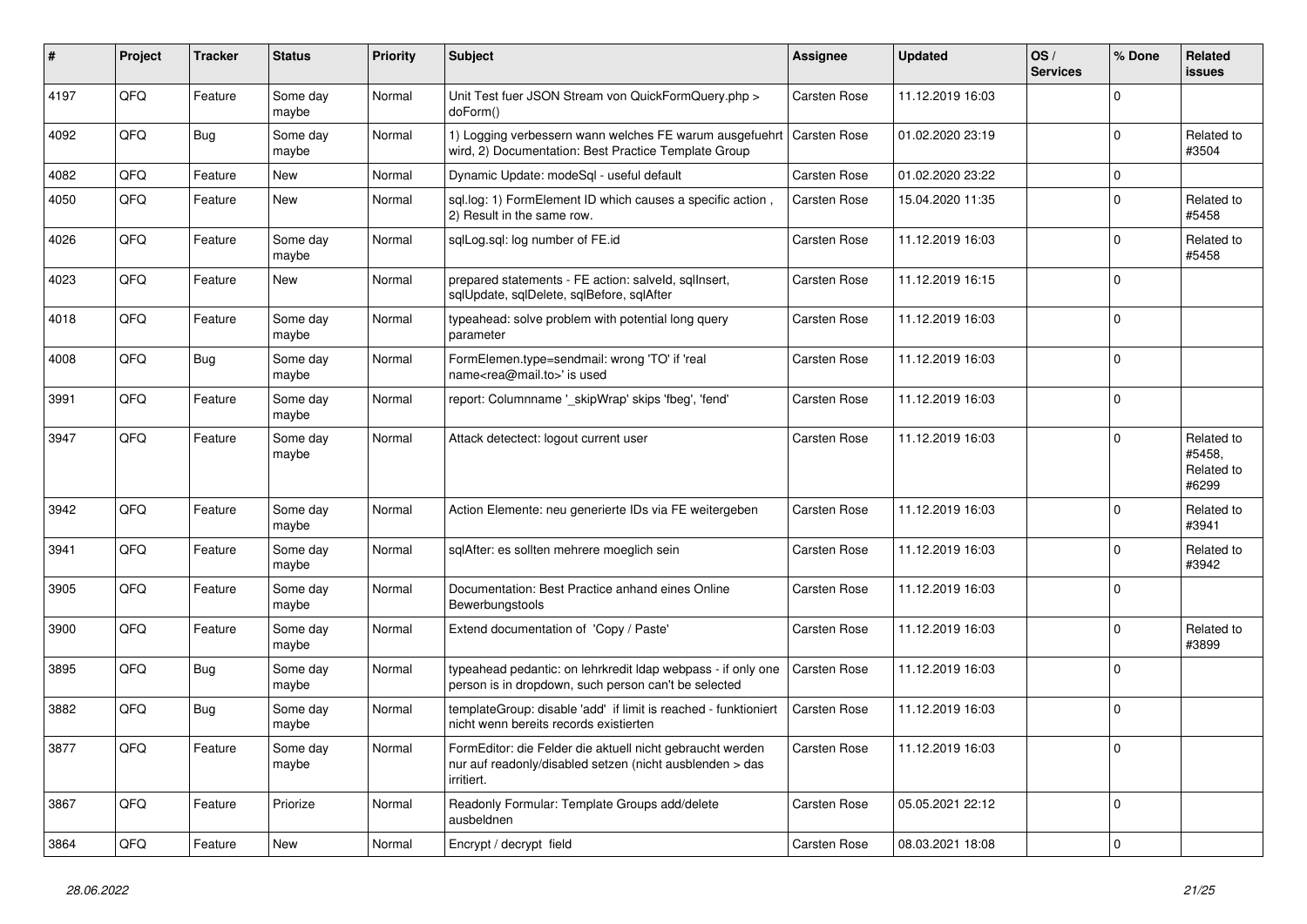| ∦    | Project | <b>Tracker</b> | <b>Status</b>     | <b>Priority</b> | Subject                                                                                                                                      | Assignee            | <b>Updated</b>   | OS/<br><b>Services</b> | % Done      | Related<br><b>issues</b>                    |
|------|---------|----------------|-------------------|-----------------|----------------------------------------------------------------------------------------------------------------------------------------------|---------------------|------------------|------------------------|-------------|---------------------------------------------|
| 3811 | QFQ     | Bug            | Some day<br>maybe | Normal          | Dynamic Update: extraButtonInfo - Text aktualisieren                                                                                         | Carsten Rose        | 11.12.2019 16:03 |                        | $\Omega$    | Related to<br>#11517                        |
| 3782 | QFQ     | Bug            | Priorize          | Normal          | Bei fehlerhafter Eingabe (z.B. Datum) sollte das erwartete<br>Format angezeigt werden                                                        | Carsten Rose        | 01.02.2020 10:13 |                        | $\Omega$    |                                             |
| 3750 | QFQ     | Bug            | Some dav<br>maybe | Normal          | FE in a row: if one violates check, all are red                                                                                              | Carsten Rose        | 11.12.2019 16:03 |                        | $\Omega$    |                                             |
| 3708 | QFQ     | Feature        | Some day<br>maybe | Normal          | Form: input - 'specialchars', 'none'  gewisse tags erlauben,<br>andere verbieten                                                             | Carsten Rose        | 11.12.2019 16:02 |                        | $\Omega$    | Related to<br>#14320                        |
| 3682 | QFQ     | Bug            | Some day<br>maybe | Normal          | Dynamic update: Radio buttons                                                                                                                | Carsten Rose        | 11.12.2019 16:02 |                        | $\Omega$    |                                             |
| 3677 | QFQ     | Feature        | Some day<br>maybe | Normal          | wkhtmltopdf: FE User access prohibited, if client IP changes<br>\$TYPO3_CONF_VARS[FE][lockIP]                                                | Carsten Rose        | 11.12.2019 16:02 |                        | $\Omega$    |                                             |
| 3666 | QFQ     | Feature        | Some day<br>maybe | Normal          | a) Performance Messung: mysql_real_escape_string() im<br>Vergleich zu str_replace(), b) doppeltes Aufrufen von<br>mysql_real_escape_string() | Carsten Rose        | 11.12.2019 16:02 |                        | $\Omega$    |                                             |
| 3588 | QFQ     | Bug            | Some day<br>maybe | Normal          | templateGroup: versteckte Elemente werden weiterhin<br>gespeichert.                                                                          | Carsten Rose        | 11.12.2019 16:02 |                        | $\Omega$    |                                             |
| 3547 | QFQ     | Bug            | <b>New</b>        | Normal          | FE of type 'note' causes writing of empty fields.                                                                                            | Carsten Rose        | 01.02.2020 23:21 |                        | $\mathbf 0$ |                                             |
| 3504 | QFQ     | Feature        | <b>New</b>        | Normal          | Logging: welche Action FEs werden wann wie ausgefuehrt                                                                                       | Carsten Rose        | 01.02.2020 23:21 |                        | $\Omega$    | Related to<br>#5458,<br>Related to<br>#4092 |
| 3458 | QFQ     | Feature        | Some day<br>maybe | Normal          | Display 'Edit Form Element'-Checkbox on form: should<br>depend on FE Group                                                                   | Carsten Rose        | 11.12.2019 16:02 |                        | $\Omega$    | Related to<br>#3447                         |
| 3457 | QFQ     | Feature        | Some day<br>maybe | Normal          | LDAP: concat multi values to one single entry                                                                                                | Carsten Rose        | 11.12.2019 16:02 |                        | $\Omega$    |                                             |
| 3432 | QFQ     | Feature        | <b>New</b>        | Normal          | subrecord: dynamicUpdate                                                                                                                     | Carsten Rose        | 11.06.2020 21:10 |                        | $\Omega$    | Related to<br>#5691                         |
| 3385 | QFQ     | Feature        | Some day<br>maybe | Normal          | templateGroup: insert/update/delete non primary records                                                                                      | Carsten Rose        | 11.12.2019 16:02 |                        | $\Omega$    |                                             |
| 3350 | QFQ     | Feature        | Some day<br>maybe | Normal          | FormEditor: Hilfetext hinter 'checktype'                                                                                                     | Carsten Rose        | 11.12.2019 16:02 |                        | $\Omega$    |                                             |
| 3349 | QFQ     | Bug            | Some day<br>maybe | Normal          | config.qfq.ini: a) vertraegt keine '=' im Value (z.B. Passwort),<br>b) Values sollten in ticks einschliessbar sein (spaces, )                | <b>Carsten Rose</b> | 11.12.2019 16:02 |                        | $\Omega$    |                                             |
| 3332 | QFQ     | Feature        | Some day<br>maybe | Normal          | Uploads: Thumbnails, Details zum hochgeladenen File                                                                                          | Carsten Rose        | 11.12.2019 16:02 |                        | $\Omega$    | Related to<br>#3264,<br>Related to<br>#5333 |
| 3331 | QFQ     | Feature        | Some day<br>maybe | Normal          | Default Tooltip fuer _page? Links: mit Form und Record ID                                                                                    | Carsten Rose        | 11.12.2019 16:02 |                        | 0           |                                             |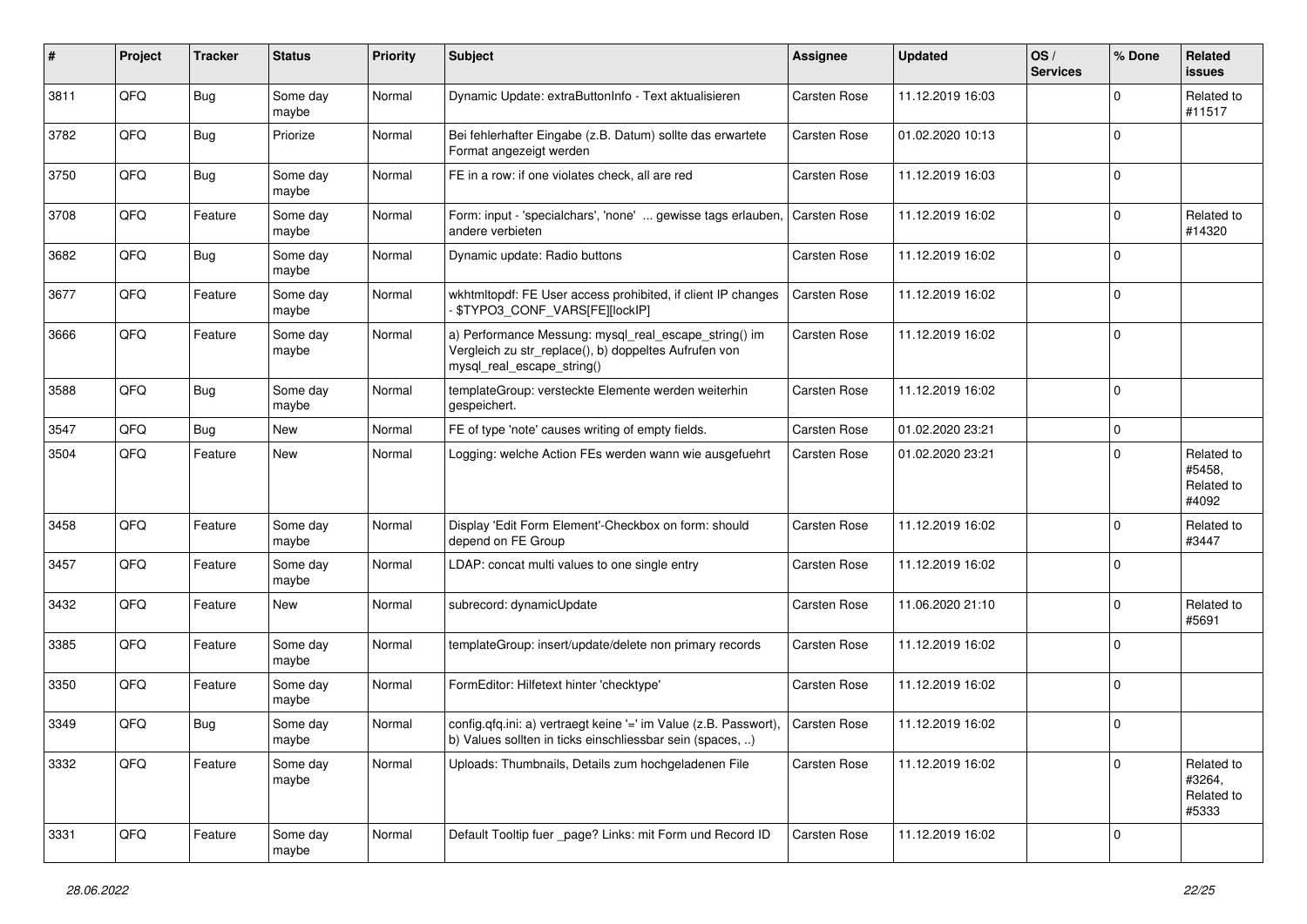| $\sharp$ | Project | <b>Tracker</b> | <b>Status</b>     | <b>Priority</b> | <b>Subject</b>                                                                                                     | Assignee            | <b>Updated</b>   | OS/<br><b>Services</b> | % Done      | Related<br><b>issues</b>                                               |
|----------|---------|----------------|-------------------|-----------------|--------------------------------------------------------------------------------------------------------------------|---------------------|------------------|------------------------|-------------|------------------------------------------------------------------------|
| 3291     | QFQ     | Feature        | Some day<br>maybe | Normal          | AutoCron websiteToken                                                                                              | Carsten Rose        | 11.12.2019 16:02 |                        | $\Omega$    | Related to<br>#4250                                                    |
| 3285     | QFQ     | Feature        | Some day<br>maybe | Normal          | Zeichenlimit pro Feld: textarea / editor                                                                           | Carsten Rose        | 11.12.2019 16:02 |                        | 0           |                                                                        |
| 3267     | QFQ     | Feature        | Some day<br>maybe | Normal          | 2 Forms auf einer Seite: real + Read only                                                                          | Carsten Rose        | 11.12.2019 16:03 |                        | $\mathbf 0$ |                                                                        |
| 3216     | QFQ     | Feature        | Some day<br>maybe | Normal          | dynamic update für checkbox label2                                                                                 | Carsten Rose        | 11.12.2019 16:03 |                        | $\mathbf 0$ | Related to<br>#2081                                                    |
| 3130     | QFQ     | <b>Bug</b>     | Some day<br>maybe | Normal          | Debug Info's nicht korrekt nach 'New > Save'.                                                                      | Carsten Rose        | 11.12.2019 16:03 |                        | $\mathbf 0$ | Related to<br>#3253                                                    |
| 2995     | QFQ     | Feature        | Some day<br>maybe | Normal          | Dropdown JQuery Plugin: 'chosen' - Moeglichkeit um Select<br>Listen mehr Funktion zu geben. Kein Bootstrap noetig. | Carsten Rose        | 11.12.2019 16:03 |                        | $\mathbf 0$ |                                                                        |
| 2643     | QFQ     | Bug            | Some day<br>maybe | Normal          | Zend / PHP Webinars anschauen                                                                                      | Carsten Rose        | 01.02.2020 15:56 |                        | $\mathbf 0$ |                                                                        |
| 2361     | QFQ     | Feature        | New               | Normal          | Logging wer/wann/wo welches Formular aufgerufen hat                                                                | Carsten Rose        | 11.12.2019 16:15 |                        | $\mathbf 0$ | Related to<br>#4432,<br>Related to<br>#7480                            |
| 2084     | QFQ     | Feature        | Some day<br>maybe | Normal          | Mailto mit encryption: Subrecord                                                                                   | Carsten Rose        | 11.12.2019 16:03 |                        | $\Omega$    | Related to<br>#2082                                                    |
| 1946     | QFQ     | Feature        | Some day<br>maybe | Normal          | Kontrolle ob der ReadOnly Modus bei den<br>Formularelementen korrekt implementiert ist                             | Carsten Rose        | 11.12.2019 16:03 |                        | $\mathbf 0$ |                                                                        |
| 1635     | QFQ     | Feature        | Some day<br>maybe | Normal          | QFQ Extension content record: weitere Optionen<br>einblenden.                                                      | Carsten Rose        | 11.12.2019 16:03 |                        | 0           |                                                                        |
| 10793    | QFQ     | Feature        | In Progress       | Normal          | Update NPM Packages                                                                                                | Carsten Rose        | 07.09.2021 13:25 |                        | 30          |                                                                        |
| 13330    | QFQ     | Feature        | In Progress       | Normal          | Multi Form: Upload                                                                                                 | Carsten Rose        | 07.11.2021 12:40 |                        | 50          | Related to<br>#9706                                                    |
| 12440    | QFQ     | Feature        | In Progress       | Normal          | Typo3 V10 upgrade (durchfuehren und testen)                                                                        | Carsten Rose        | 21.03.2022 09:53 |                        | 50          | Related to<br>#12357,<br>Related to<br>#12067,<br>Related to<br>#10661 |
| 9691     | QFQ     | Bug            | In Progress       | Normal          | Checkbox: dynamic update > readonly                                                                                | <b>Carsten Rose</b> | 01.02.2020 23:22 |                        | 50          | Related to<br>#9834                                                    |
| 6609     | QFG     | Feature        | New               | Normal          | Formlet: JSON API erweitern                                                                                        | Carsten Rose        | 01.02.2020 23:21 |                        | 50          |                                                                        |
| 12632    | QFQ     | Feature        | New               | Normal          | TinyMCE: Prepare CSS classes for images                                                                            | Carsten Rose        | 04.06.2021 14:35 |                        | 100         | Blocked by<br>#12186                                                   |
| 12584    | QFQ     | Feature        | Feedback          | Normal          | T3 v10 migration script: replace alias-patterns (v11)                                                              | Carsten Rose        | 28.05.2022 11:12 |                        | 100         |                                                                        |
| 10115    | QFQ     | Feature        | New               | Normal          | TypeAhead: static list                                                                                             | Carsten Rose        | 26.02.2020 16:42 |                        | 100         |                                                                        |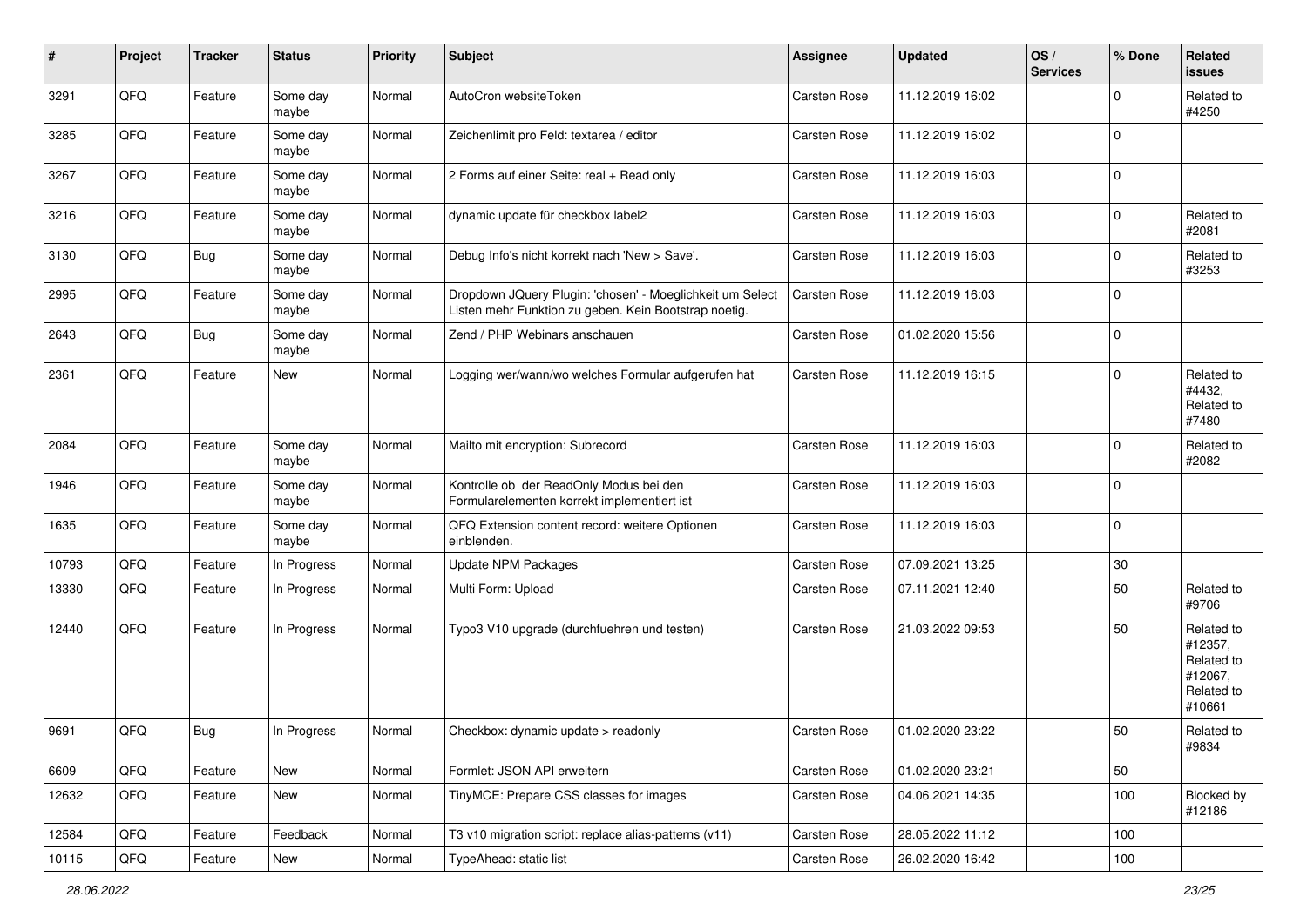| #     | Project | <b>Tracker</b> | <b>Status</b>     | <b>Priority</b> | <b>Subject</b>                                                                                                                        | <b>Assignee</b>     | <b>Updated</b>   | OS/<br><b>Services</b> | % Done      | Related<br><b>issues</b>                                               |
|-------|---------|----------------|-------------------|-----------------|---------------------------------------------------------------------------------------------------------------------------------------|---------------------|------------------|------------------------|-------------|------------------------------------------------------------------------|
| 9275  | QFQ     | Bug            | New               | Normal          | autcron: t3 page, which takes to long to respond, is not<br>reported properly                                                         | <b>Carsten Rose</b> | 01.02.2020 23:22 |                        | 100         |                                                                        |
| 3402  | QFQ     | Feature        | Some day<br>maybe | Normal          | Syntax Highlighting via CodeMirror                                                                                                    | <b>Carsten Rose</b> | 11.12.2019 16:02 |                        | 100         | Related to<br>#3207                                                    |
| 14187 | QFQ     | Feature        | New               | High            | qfq.log: show current URL                                                                                                             | <b>Carsten Rose</b> | 28.05.2022 11:02 |                        | $\Omega$    | Related to<br>#13933,<br>Related to<br>#12532,<br>Related to<br>#11893 |
| 12974 | QFQ     | Bug            | <b>New</b>        | High            | Sanitize Queries in Action-Elements                                                                                                   | <b>Carsten Rose</b> | 07.12.2021 17:19 |                        | $\Omega$    |                                                                        |
| 12702 | QFQ     | <b>Bug</b>     | New               | High            | templateGroup: broken in multiDb Setup                                                                                                | Carsten Rose        | 14.12.2021 16:02 |                        | $\Omega$    |                                                                        |
| 12670 | QFQ     | Bug            | New               | High            | Dropdown-Menu classes können nicht mehr angegeben<br>werden                                                                           | Carsten Rose        | 07.12.2021 17:19 |                        | $\Omega$    |                                                                        |
| 12544 | QFQ     | Feature        | New               | High            | a) ' AS _link' new also as ' AS _format', b) sortierung via<br>'display: none;', c) '_format' benoeitgt nicht zwingend<br>u/U/p/m/z/d | Carsten Rose        | 14.12.2021 16:03 |                        | $\Omega$    |                                                                        |
| 12532 | QFQ     | Feature        | New               | High            | SIP-Parameter bei Seitenaufruf in Browser-Console<br>anzeigen                                                                         | Carsten Rose        | 07.12.2021 17:19 |                        | $\Omega$    | Related to<br>#11893,<br>Related to<br>#14187                          |
| 12513 | QFQ     | Bug            | New               | High            | Implement server side check of maxlength                                                                                              | <b>Carsten Rose</b> | 07.12.2021 17:19 |                        | $\Omega$    |                                                                        |
| 12463 | QFQ     | Bug            | ToDo              | High            | QFQ Function: 'function' and 'sql' on same level - output of<br>sgl is shown two times.                                               | <b>Carsten Rose</b> | 15.12.2021 16:31 |                        | $\Omega$    |                                                                        |
| 12395 | QFQ     | Bug            | ToDo              | High            | QFQ Function: Result two times shown                                                                                                  | <b>Carsten Rose</b> | 18.02.2022 08:59 |                        | $\mathbf 0$ |                                                                        |
| 12186 | QFQ     | Feature        | New               | High            | TinyMCE Config für Objekte                                                                                                            | Carsten Rose        | 07.12.2021 17:19 |                        | $\Omega$    | <b>Blocks</b><br>#12632                                                |
| 11893 | QFQ     | Feature        | New               | High            | Broken SIP: a) only report one time, b) only report in main<br>column                                                                 | Carsten Rose        | 12.05.2021 12:13 |                        | $\Omega$    | Related to<br>#12532,<br>Related to<br>#14187                          |
| 10640 | QFQ     | Bug            | <b>New</b>        | High            | TypeAhead Tag: FE editierbar trotz readOnly                                                                                           | <b>Carsten Rose</b> | 03.05.2021 21:12 |                        | $\Omega$    |                                                                        |
| 10508 | QFQ     | <b>Bug</b>     | New               | High            | Multi Form broken on Multi DB Instance                                                                                                | Carsten Rose        | 03.05.2021 21:12 |                        | $\Omega$    |                                                                        |
| 10506 | QFQ     | Bug            | New               | High            | Template Group broken on MultiDB instance                                                                                             | Carsten Rose        | 03.05.2021 21:12 |                        | 0           | Related to<br>#10505                                                   |
| 10081 | QFQ     | Bug            | New               | High            | Stale record lock after 'forbidden' character                                                                                         | <b>Carsten Rose</b> | 03.05.2021 21:12 |                        | $\Omega$    | Related to<br>#10082.<br>Related to<br>#9789                           |
| 9531  | QFQ     | <b>Bug</b>     | New               | High            | FE File: Dynamic Update / modeSql / required detected<br>even it not set                                                              | Carsten Rose        | 11.06.2021 20:32 |                        | 0           | Related to<br>#12398                                                   |